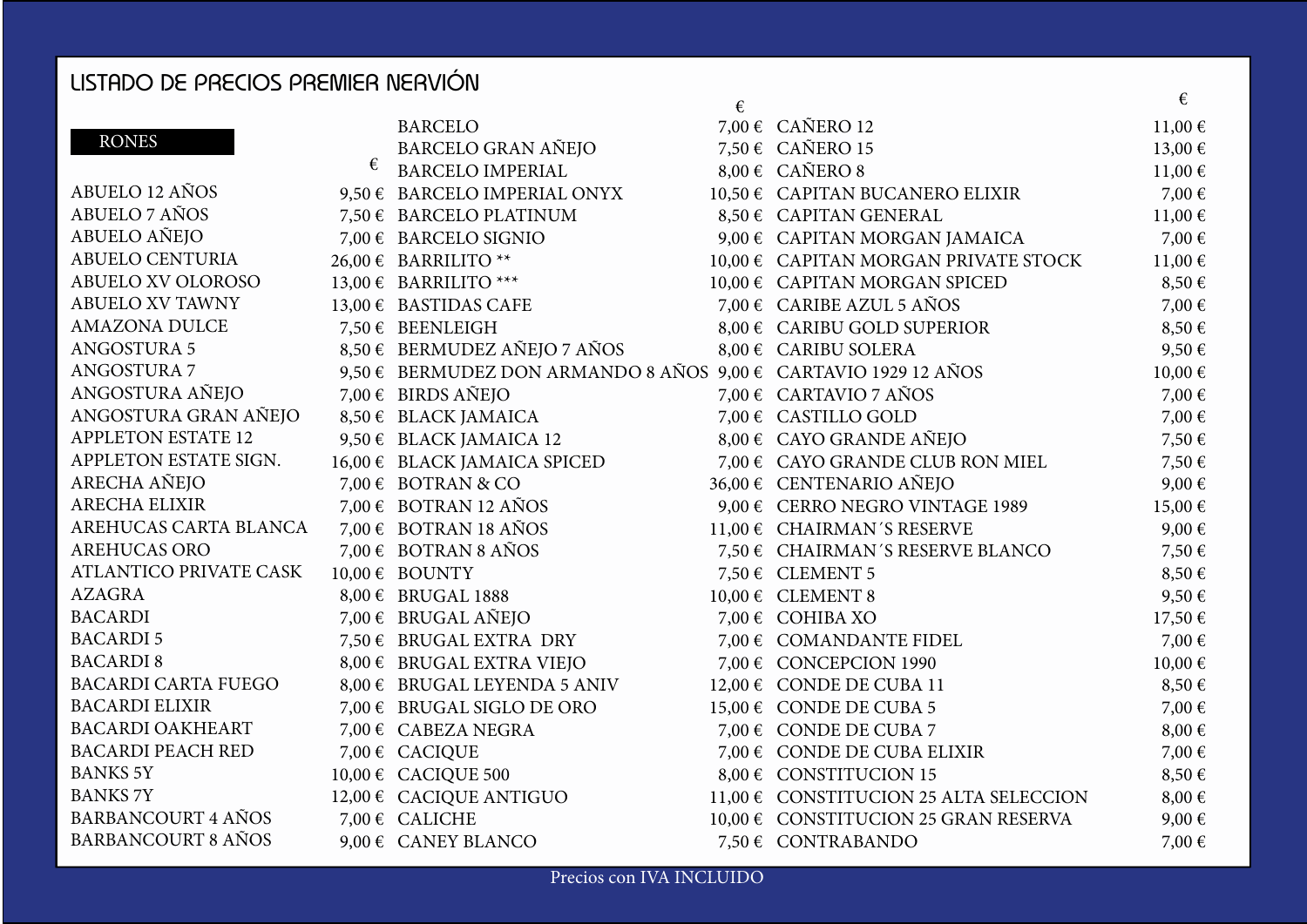|                            | € |                                                       | €                                           | €          |
|----------------------------|---|-------------------------------------------------------|---------------------------------------------|------------|
| <b>CUBAY</b>               |   | 7,00 € ENGLISH HARBOUR                                | 8,50 € MATUSALEM AÑEJO                      | 7,00€      |
| DAMOISEAU RESERVE          |   | 9,50 € ENGLISH HARBOUR 5                              | 9,50 € MEDELLIN 3                           | 7,00€      |
| DAMOISEAU VIEUX            |   | $17,00 \in$ FLOR DE CAÑA 12                           | 8,50 € MEDELLIN 8                           | 8,50€      |
| DEMERARA RUM               |   | 12,50 € FLOR DE CAÑA 21                               | $15,00 \in$ MILLENNIUM XM 12                | 12,00 €    |
| <b>DICTADOR 12</b>         |   | 10,00 € FLOR DE CAÑA 25                               | $26,00 \in \text{MILIONARIO}$ 15            | 10,00€     |
| DIPLOMATICO 12 AÑOS        |   | 10,50 € FLOR DE CAÑA 5                                | 7,00 $\epsilon$ MILLONARIO XO               | 18,00€     |
| DIPLOMATICO MANTUANO       |   | $8,00 \in$ FLOR DE CAÑA 7                             | 7,00 € MOMBACHO 12                          | 12,00€     |
| DIPLOMATICO RVA. EXCLUSIVA |   | 10,50 € FOURSQUARE                                    | 8,00 € MOMBACHO 8                           | 10,50€     |
| DOMINICAN FIESTA RON MIEL  |   | 7,00 € GUAYABITA DEL PINAR SECO                       | 7,00 € MONTERO RESERVA                      | 7,50€      |
| <b>DON PAPA 10Y</b>        |   | $10,00 \in$ HAVANA 3                                  | 7,00 € MOUNT GAY ECLIPSE                    | 7,00 €     |
| <b>DON PAPA 7Y</b>         |   | $8,50 \in$ HAVANA 5                                   | 7,00 $\epsilon$ MYERS'S RUM                 | 7,00€      |
| DON Q AÑEJO                |   | 7,00 € HAVANA 7                                       | 7,50 € NEW GROVE                            | 7,00 €     |
| DON Q CRISTAL              |   | 7,00 € HAVANA CLUB CUBAN BAR. PROOF $15,00 \in N$ ° 0 |                                             | 8,50€      |
| DON Q GOLD                 |   | 7,00 $\epsilon$ HAVANA MAXIMO                         | 360,00 € OCUMARE 7 AÑEJO                    | 7,00€      |
| DON Q GOLD 1 L             |   | 7,00 € HAVANA RITUAL                                  | 7,00 € OCUMARE EDICION RESERVADA            | $8,00 \in$ |
| DON Q GRAN AÑEJO           |   | 13,00 € HAVANA SELECCIÓN DE MAESTROS                  | $12,00 \in$ OLD PORT                        | 8,50€      |
| DON Q OAK BARREL SPICED    |   | 9,00 $\epsilon$ HEMINGWAY                             | $9,00 \in$ OPTHIMUS 15 AÑOS                 | 10,00€     |
| <b>DOORLY</b>              |   | 8,00 € KONG NEGRO                                     | 13,00 € OPTHIMUS 21 AÑOS                    | 14,00€     |
| <b>DOORLY 5</b>            |   | 7,00 € KRAKEN                                         | $9,00 \in \text{OPTHIMUS } 25 \text{ AÑOS}$ | 16,00€     |
| <b>DOORLY'S XO</b>         |   | 10,00 € LA MAUNY 1995                                 | $16,00 \in$ PALIDO MONTERO                  | 7,00 €     |
| DORADO 12                  |   | 10,50 € LA MAUNY AGRICOLA AMBRE                       | 7,00 € PAMPERO                              | 7,00 €     |
| <b>DORADO 15</b>           |   | $11,00 \in$ LAMBS                                     | 7,50 € PAMPERO ANIVERSARIO                  | 9,00€      |
| <b>DORADO 8</b>            |   | 8,00 € LAMBS SPICED FINEST                            | 8,00 € PERE LABAT 50                        | 9,00€      |
| <b>DORAMAS RON MIEL</b>    |   | 7,00 € LEGENDARIO                                     | 7,00 € PINK PIGEON                          | 7,00 €     |
| DOS MADERAS 5+3            |   | 8,50 € MACOLLO 7                                      | $9,00 \in$ PLANTATION BARBADOS 2000         | 9,50€      |
| DOS MADERAS 5+5 PX         |   | 10,00 € MACOLLO BLACK 12                              | $9,00 \in$ PLANTATION ORIGINAL DARK         | $8,00 \in$ |
| <b>DOS MADERAS LUXUS</b>   |   | $26,00 \in$ MACORIX 8                                 | $10,00 \in$ PUNTA CANA BLACK                | 9,50€      |
| DUQUESNE AGRICOLA          |   | 7,00 € MALABAR 6                                      | 7,00 € PUNTA CANA XOX 50 ANIV               | 13,00€     |
| DZAMA 3                    |   | 9,00 € MALAVERA ELIXIR                                | 8,50 € PYRAT XO RESERVE                     | 11,00€     |
| DZAMA 6                    |   | 10,50 € MALTECO 10                                    | 9,50 € QUORHUM 15 AÑOS SOLERA               | 9,00€      |
| <b>DZAMA 6 LA RHUMERIE</b> |   | 11,00 € MATUSALEM 10                                  | $9,00 \in$ QUORHUM 23 AÑOS                  | 14,00€     |
| EDMUNDO DANTES 15 AÑOS     |   | 19,00 € MATUSALEM 15                                  | 10,00 € QUORHUM 30 AÑOS SOLERA              | 17,50€     |
| <b>ELEMENTS 8 GOLD</b>     |   | 13,00 € MATUSALEM 23                                  | 13,00 € RHUM J.M.                           | 13,00€     |
| <b>ELEMENTS 8 SPICED</b>   |   | 9,50 € MATUSALEM 7                                    | 7,00 € RON DE JEREMY                        | 9,00€      |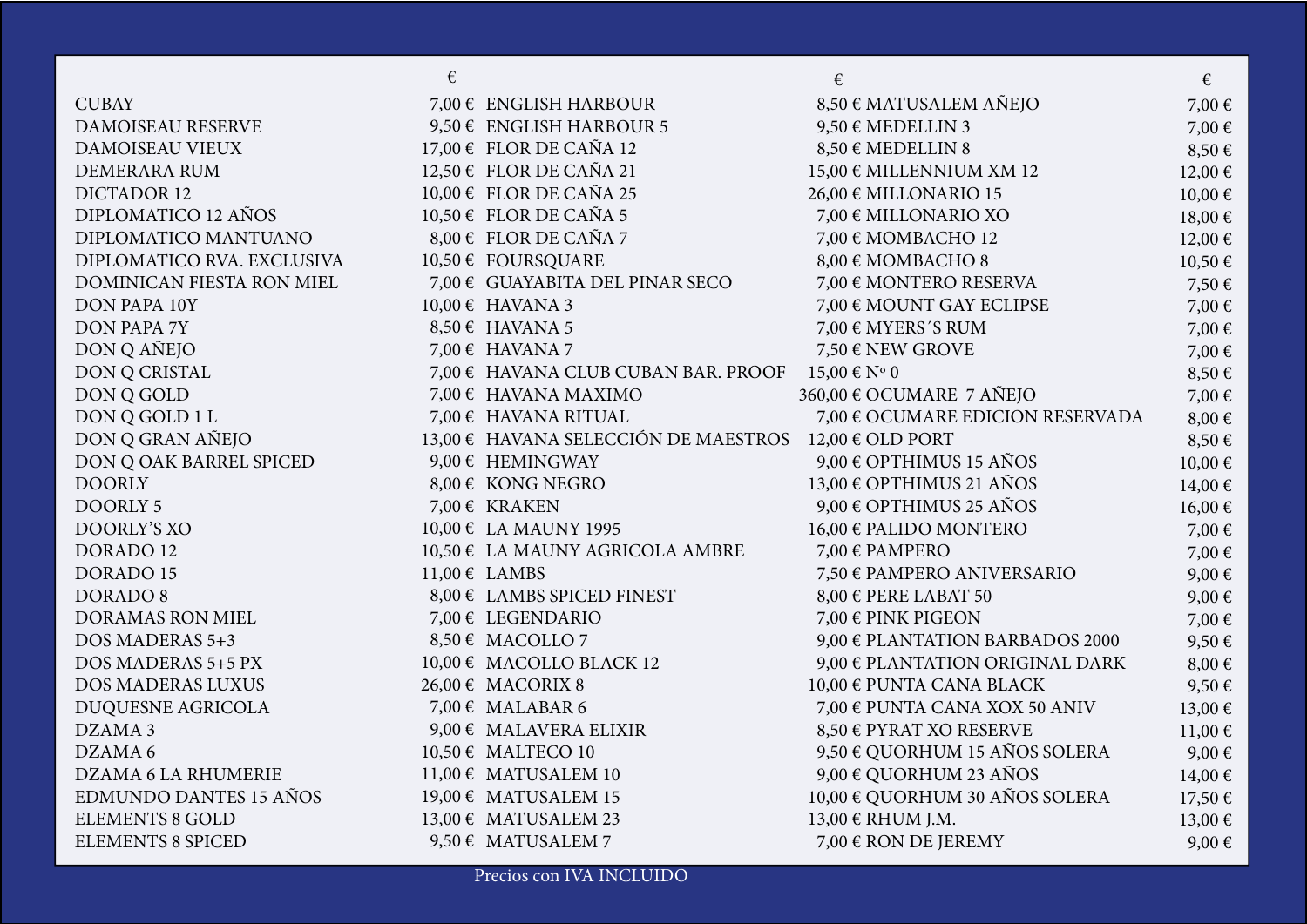|                                          | €          |                                    |   |                                         | €           |
|------------------------------------------|------------|------------------------------------|---|-----------------------------------------|-------------|
| <b>SAILOR JERRY</b>                      | 9,50€      | <b>VODKA</b>                       | € |                                         |             |
| <b>SAINT JAMES</b>                       | 7,00€      |                                    |   | <b>DRUIDE</b>                           | 10,00€      |
| SAN CRISTOBAL DE LA HAVANA               | 28,00€     |                                    |   | <b>ERISTOFF</b>                         | 7,00€       |
| <b>SAN JUAN 12</b>                       |            | 7,00 € 42 BELOW                    |   | 8,50 € ERISTOFF BLACK                   | $8,00 \in$  |
| <b>SANTA TERESA</b>                      |            | 7,00 € 6C CITADELLE VODKA          |   | 9,50 € FAHRENHEIT                       | 8,50€       |
| <b>SANTA TERESA 1796</b>                 |            | $9,50 \in$ ABNORMAL                |   | 9,50 € FINLANDIA                        | $8,00 \in$  |
| SANTA TERESA BICENTENARIO                |            | 45,00 € ABSOLUT                    |   | 7,00 € FIVE BRECON                      | 7,50€       |
| SANTA TERESA SELECTO                     |            | 9,00 $\epsilon$ ABSOLUT APPLE      |   | 7,00 € FIVE LAKES                       | 7,00€       |
| SANTAREN PX VINTAGE                      |            | 9,00 $\epsilon$ ABSOLUT CITRON     |   | 7,00 € GORBATSCHOW                      | 7,00€       |
| <b>SANTAREN SOLERA</b>                   |            | 8,00 € ABSOLUT ELYX                |   | 9,50 € GREY GOOSE                       | 10,00€      |
| <b>SANTERO 21</b>                        |            | 11,00 $\epsilon$ ABSOLUT MANDARIN  |   | 7,00 € GREY GOOSE 1.5L                  | 200,00€     |
| SANTIAGO DE CUBA AÑEJO                   |            | 7,00 $\epsilon$ ABSOLUT STRAWBERRY |   | 7,00 € GREY GOOSE 20CL                  | 35,00€      |
| SANTIAGO DE CUBA CARTA BLANCA 7,00 $\in$ |            | ABYSSAL                            |   | 9,00 € GREY GOOSE LA POIRE              | $11,00 \in$ |
| <b>SEVEN TIKI</b>                        |            | 8,00 € BABICKA                     |   | 8,00 € GREY GOOSE VX                    | 16,00€      |
| SIBONEY 34                               |            | 7,00 € BELUGA CELEBRATION          |   | 12,00 € ICEBERG                         | $8,00 \in$  |
| <b>TABU</b>                              |            | 9,50 € BELUGA GOLD LINE            |   | 19,00 € IMPERIA                         | 9,00€       |
| <b>TOUCANO</b>                           |            | 7,00 $\epsilon$ BELVEDERE          |   | 11,00 € JEWEL OF RUSIAN                 | $8,00 \in$  |
| TROIS RIVIERES                           |            | 8,00 € BELVEDERE INTENSE           |   | 11,00 € KETEL 1                         | $8,00 \in$  |
| VARADERO AÑEJO RESERVA                   | $8,00 \in$ | <b>BEREMOT 40</b>                  |   | 7,50 € KING PETER                       | 9,50€       |
| <b>VARADERO ELIXIR</b>                   | 7,00€      | <b>BEREMOT CAFE</b>                |   | 7,50 € KRAKUS                           | 7,00 €      |
| <b>VIEJO DE CALDAS 3</b>                 |            | 7,00 $\epsilon$ BEREMOT LIME       |   | 7,50 € KROVA                            | $8,00 \in$  |
| <b>VIEJO DE CALDAS 8</b>                 |            | $9,00 \in$ BEREMOT ORANGE          |   | 7,50 € LARIOS                           | 7,00 €      |
| <b>VIRGIN GORDA</b>                      |            | 9,00 € BEREMOT PINK                |   | 7,50 € MAMONT 5X                        | $8,00 \in$  |
| <b>XM D'AGUIAR'S 5</b>                   |            | $8,50 \in$ BLACKWOOD'S             |   | 7,00 € MAMONT 6X                        | 12,00€      |
| XM MILENNIUM 12 AÑOS                     |            | 11,50 $\epsilon$ CHASE MARMALADE   |   | 10,50 € MAYFAIR VODKA                   | 9,00€       |
| XM ROYAL 10 AÑOS                         |            | 10,00 € CHOPIN POTATO              |   | 10,00 € MINK STRAIGH                    | $8,00 \in$  |
| ZACAPA 23 AÑOS                           |            | $12,00 \in$ CIROC                  |   | 9,00 € MINK STRAWBERRY                  | $8,00 \in$  |
| ZACAPA 30 ANIVERSARIO                    |            | 180,00 € CIROC APPLE               |   | 9,00 € MINK WATERMELON                  | $8,00 \in$  |
| ZACAPA ED. NEGRA                         |            | $16,00 \in$ CIROC COCONUT          |   | 9,00 € MOSKOVSKAYA                      | 7,00 €      |
| ZACAPA RESERVA LIMITADA                  | 15,00€     | <b>CIROC PEACH</b>                 |   | 9,00 € MOSKOVSKAYA CRISTAL              | 9,00€       |
| ZACAPA ROYAL                             |            | 55,00 € CIROC PINEAPPLE            |   | 9,00 $\epsilon$ NEMIROFF PREMIUM DELUXE | 9,00€       |
| ZACAPA XO                                |            | 18,00 € CIROC RED BERRY            |   | 9,00 € NORDES VODKA                     | 8,50€       |
|                                          |            | <b>CIROC VAINILLA</b>              |   | $9,00 \in OVAL$                         | 16,00€      |
|                                          |            | <b>CRYSTAL HEAD</b>                |   | 15,00 € PERFECT                         | 9,00€       |
|                                          |            | <b>DIVA</b>                        |   | 21,00 € POTOCKI                         | 10,00€      |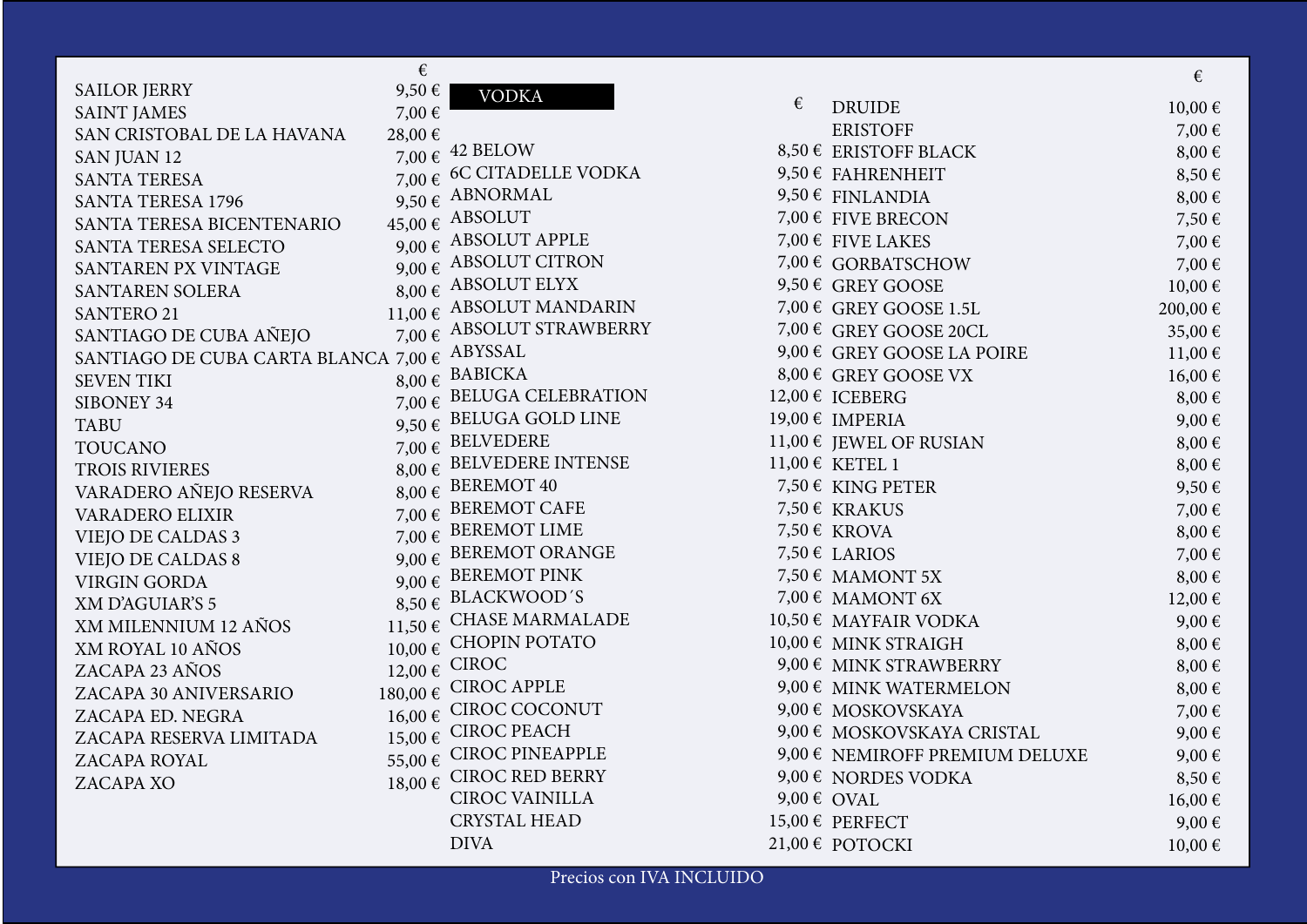|                         | €          |                                  |                 |                                    | €           |
|-------------------------|------------|----------------------------------|-----------------|------------------------------------|-------------|
| <b>PRAVDA</b>           | $8,50 \in$ | WHISKY                           | €               | <b>BERNHEIM ORIGINAL</b>           | 11,50€      |
| <b>PURITY</b>           | 11,00€     |                                  |                 | <b>BLAIRMHOR 8Y</b>                | $8,00 \in$  |
| ROBERTO CAVALLI         | 16,00€     | 100 PIPERS                       | 7,00 €          | <b>BOWMORE 10Y</b>                 | $8,00 \in$  |
| <b>RUSSIAN STANDARD</b> | 7,00 €     | <b>ABERFELDY 12Y</b>             | $12,00$ €       | <b>BOWMORE 12Y</b>                 | 10,00€      |
| <b>SEAGRAM'S VODKA</b>  | 7,00€      | <b>ABERFELDY 21Y</b>             | 31,00€          | <b>BOWMORE 15Y</b>                 | 12,50 €     |
| <b>SINGLE MALT</b>      | 11,00€     | <b>ABERLOUR 10Y</b>              | $8,50 \in$      | <b>BRUICHLADDICH 12Y</b>           | 10,00€      |
| <b>SKORPPIO</b>         | $8,00 \in$ | <b>ABERLOUR 12Y</b>              | $9,50 \in$      | <b>BRUICHLADDICH 16Y</b>           | 9,50€       |
| <b>SKYY</b>             | 7,00 €     | <b>AMRUT FUSION</b>              | $10,00 \in$     | BRUICHLADDICH INFIN. RIOJA         | 21,00€      |
| <b>SMIRNOFF</b>         | 7,00€      | AMRUT SINGLE MALT                | 9,00€           | <b>BRUICHLADDICH ISLAY B. 2004</b> | 15,00€      |
| <b>SMIRNOFF NORTH</b>   | $8,00 \in$ | AMRUT TWO CONTINENTS             | 11,50€          | <b>BUCHANANS 12Y</b>               | 9,00€       |
| <b>SNOW LEOPARD</b>     | 11,00€     | <b>ANTIQUARY</b>                 | 7,00 €          | BUNNAHABHAIN 12Y                   | 10,00€      |
| <b>SNOW QUEEN</b>       | 11,00€     | <b>ANTIQUARY 12Y</b>             | $8,00 \in$      | <b>BUSHMILLS BLACK</b>             | 9,00€       |
| <b>SOBIESKI</b>         | 9,50€      | ARDBEG 10Y                       | $10,00 \in$     | <b>BUSHMILLS ORIGINAL</b>          | $8,00 \in$  |
| <b>STOCK</b>            | $6,50 \in$ | <b>ARDBEG BLASDA</b>             | $12,00 \in$     | <b>CAMPBELTOWN HAZELBURN 12Y</b>   | 16,00€      |
| <b>STOLICHNAYA</b>      | 7,00€      | <b>ARDBEG KELPIE</b>             | 23,00€          | <b>CAMPBELTOWN HAZELBURN 8Y</b>    | 15,00€      |
| SYRENKA PURE GRAIN      | 8,50€      | ARDBEG UIGEADAIL                 | $14,00 \in$     | <b>CAMPBELTOWN LOCH</b>            | $8,00 \in$  |
| TANQUERAY STERLING      | 7,50€      | ARDMORE LEGACY                   | $8,00 \in$      | CAMPBELTOWN LONGROW                | 15,00€      |
| <b>TITO</b>             | 8,50€      | ARRAN 12 YEARS NON CHILL         | $10,50 \in$     | <b>CANADIAN CLUB</b>               | $8,00 \in$  |
| <b>ULUVKA</b>           | 16,00€     | <b>AUCHENTOSHAM 12Y</b>          | $9,00 \in$      | CANADIAN CLUB SMALL BATCH          | $8,00 \in$  |
| VAN GOGH                | 9,50€      | <b>BAILIE NICOL JARVIE</b>       | $8,00 \in$      | CAOL ILA 25Y                       | 36,00€      |
| <b>VERTICAL</b>         | 8,50€      | <b>BAKER BLACK</b>               | 7,00€           | CAOL ILA DISTILLERS E.1995         | 12,00€      |
| <b>VILLALOBOS</b>       | $9,00 \in$ | <b>BALBLAIR</b>                  | 13,00€          | CAOL ILA PREMIER BARREL 10Y        | 30,00€      |
| <b>VLADIVAR</b>         | 7,00€      | <b>BALLANTINES</b>               | 7,00 €          | <b>CARDHU 12Y</b>                  | $8,00 \in$  |
| <b>VOX</b>              | 7,00€      | <b>BALLANTINES 10Y</b>           | $9,00 \in$      | <b>CARDHU 15Y</b>                  | 10,00€      |
| <b>WINT &amp; LILA</b>  | $8,50 \in$ | <b>BALLANTINES 12Y</b>           | $8,00 \in$      | <b>CARDHU 18Y</b>                  | 13,00 €     |
| WOKKA SAKI              | 9,50€      | <b>BALLANTINES 17Y</b>           | $12,00$ €       | <b>CARDHU GOLD REV</b>             | 9,00€       |
| <b>WOLNY</b>            | $8,00 \in$ | <b>BALLANTINES 21Y</b>           | 21,00€          | CARDHU SPECIAL CASK RVE            | $11,00 \in$ |
| <b>WYBOROWA</b>         | 7,50€      | <b>BALLANTINES 30Y</b>           |                 | $41,00 \in$ CATTO`S                | 7,00 €      |
| WYBOROWA EXQUISITE      | 12,00€     | <b>BALLANTINES BRASIL</b>        | 7,00 €          | CHIVAS 12Y                         | 9,00€       |
| <b>XELLENT</b>          | 10,00€     | <b>BALLANTINES CHRISTMAS RSV</b> | $9,00 \in$      | CHIVAS 15Y                         | 9,00€       |
| <b>YILUK</b>            | 7,00€      | <b>BALLANTINES LIGHT</b>         |                 | 7,00 € CHIVAS 18Y                  | $11,50 \in$ |
|                         |            | <b>BELL'S</b>                    | 7,00 $\epsilon$ | CHIVAS 21Y ROYAL SALUTE            | 17,00€      |
|                         |            | <b>BENRIACH 12Y</b>              | $9,50 \in$      | CHIVAS 25Y                         | 36,00€      |
|                         |            | BENRIACH HEART OF S.             | $9,00 \in$      | <b>CHIVAS EXTRA</b>                | $9,00 \in$  |
|                         |            | BENROMACH SINGLE MALT            | $8,50 \in$      | <b>CHIVAS MIZUNARA</b>             | $12,00$ €   |
|                         |            | Precios con IVA INCLUIDO         |                 |                                    |             |
|                         |            |                                  |                 |                                    |             |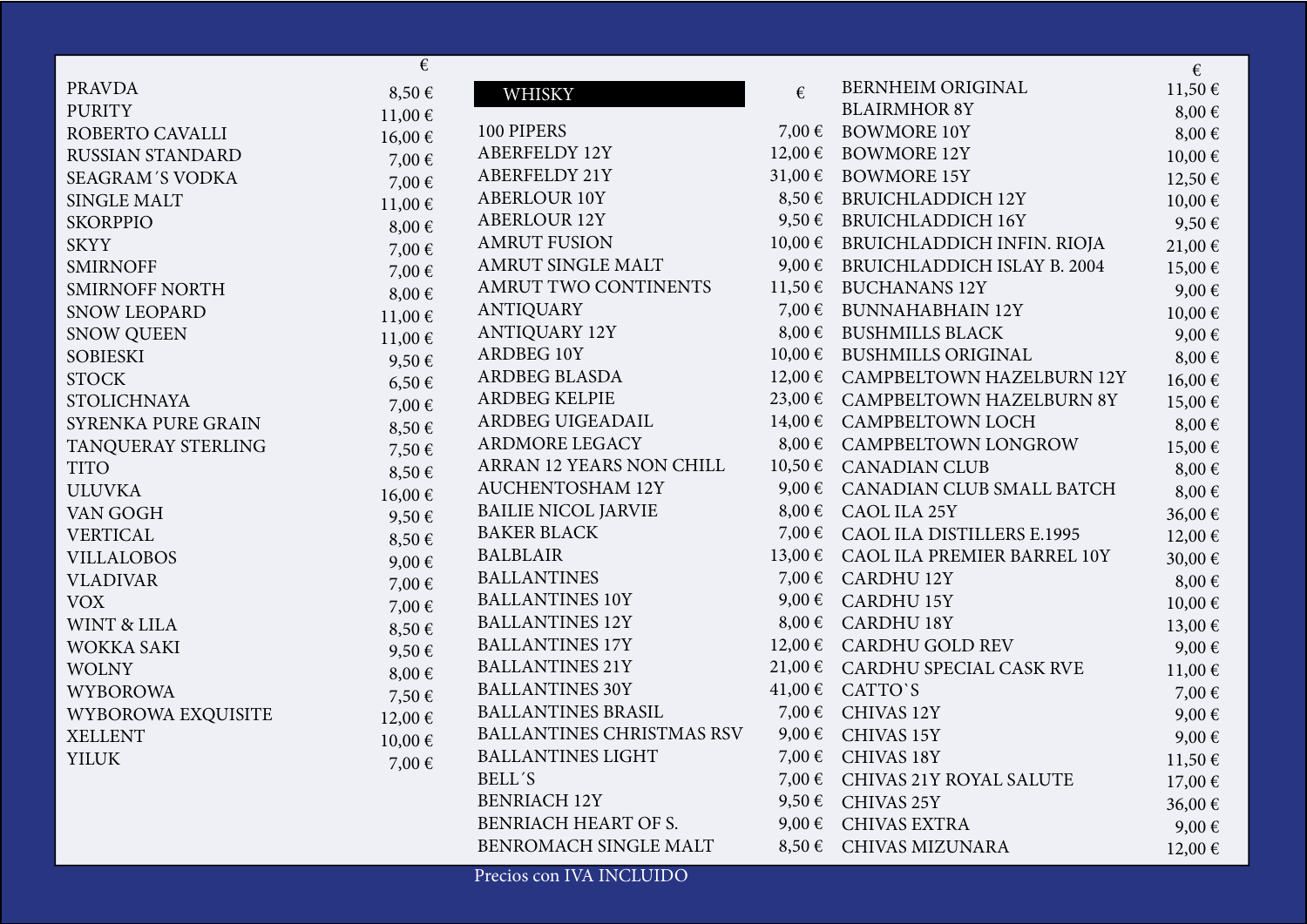|                                        | €           |                                   | €            |                                       | €          |
|----------------------------------------|-------------|-----------------------------------|--------------|---------------------------------------|------------|
| CHIVAS REVOLVE 17 YEARS                | 13,50€      | EDRADOUR COTE PROVENCE F.         |              | 16,00 € GOODERHAM & WORTS             | 8,50€      |
| <b>CHIVAS ULTIS</b>                    | 51,00€      | EDRADOUR DISTILLERY EDIT.         |              | 18,00 € GRAND OLD PARR 12 YEARS       | 10,00€     |
| CLYNELISH DISTILLERS E.                | $12,00 \in$ | <b>FAMOUS GROUSE</b>              |              | 7,00 € GRAND OLD PARR 12Y             | 13,00€     |
| COMPASS BOX THE PEAT MONS 10,00 $\in$  |             | <b>FLAMING PIG</b>                |              | $10,00 \in$ GRANTS                    | 7,00 €     |
| CONNEMARA IRISH MALT                   | 9,00€       | <b>FRYSK HYNDER</b>               |              | 11,00 € GREAT KING STREET COMPASS BOX | 8,50€      |
| <b>CRAGGANMORE 12</b>                  | 9,50€       | <b>GLEN GARIOCH 12Y</b>           |              | 9,50 € HAIG CLUB                      | 9,00€      |
| <b>CRAGGANMORE 17</b>                  | 13,50€      | <b>GLEN GARIOCH 15Y</b>           |              | 10,50 € HAKUSHU 12Y                   | 26,00€     |
| <b>CRAIGELLACHIE 13Y</b>               | 13,50€      | <b>GLEN GRANT 10Y</b>             |              | 9,00 € HAKUSHU 18Y                    | 69,00€     |
| <b>CRAIGELLACHIE 17Y</b>               | 21,00€      | <b>GLEN GRANT 16Y</b>             |              | 9,50 € HAKUSHU DISTIL RES             | 18,00€     |
| <b>CROWN ROYAL</b>                     | $8,00 \in$  | <b>GLENCADAM 10Y</b>              |              | 10,00 € HAMMER HEAD 1989              | 16,00€     |
| <b>CUTTY SARK</b>                      | 7,00€       | <b>GLENDRONACH 12</b>             |              | 9,00 € HIBIKI 17                      | 46,00€     |
| <b>CUTTY SARK 18 AÑOS</b>              | 13,00€      | <b>GLENFARCLAS 12Y</b>            |              | 9,50 € HIBIKI JAPANESE HARMONY        | 16,00€     |
| <b>CUTTY SARK BLENDED MALT</b>         | $9,00 \in$  | <b>GLENFARCLAS 25Y</b>            |              | 19,00 € HIGHLAND DREAM 12Y            | 12,50 €    |
| DALMORE 12Y                            | 9,50€       | <b>GLENFARCLAS VINTAGE 1992</b>   |              | 10,00 € HIGHLAND PARK 12Y             | 10,50€     |
| DALWHINNIE 15Y                         | $9,00 \in$  | <b>GLENFIDDICH 12Y</b>            |              | 9,00 € HIGHLAND PARK 15Y              | $13,00$ €  |
| <b>DALWHINNIE 20Y</b>                  | 23,50€      | <b>GLENFIDDICH 15Y</b>            |              | 10,00 € HIGHLAND PARK 18Y             | 15,00€     |
| DALWHINNIE DISTILLERS EDIT $11,00 \in$ |             | <b>GLENFIDDICH 18Y</b>            |              | $17,00 \in$ ISLAY MIST                | $8,00 \in$ |
| DEWAR'S 15Y                            | 16,00€      | <b>GLENFIDDICH 21Y</b>            |              | 31,00 € ISLAY SIGNATORY VINTAGE       | 10,00€     |
| DEWAR'S 18Y                            | 21,00€      | <b>GLENFIDDICH 30Y</b>            | 121,00 € J&B |                                       | 7,00 €     |
| DEWAR'S 12Y                            | $8,00 \in$  | <b>GLENGOYNE 17Y</b>              |              | 11,00 € J&B 15Y                       | 8,00€      |
| DEWAR'S 21Y                            | 26,00€      | <b>GLENKINCHIE 12</b>             |              | 9,50 € J&B BOTANICO                   | 7,00 €     |
| DEWAR'S 8Y CARIBBEAN                   | $9,00 \in$  | <b>GLENKINCHIE DISTILLERS ED</b>  |              | $11,00 \in$ JAMESON                   | 7,00€      |
| DEWAR'S 8Y FRENCH SMOOTH               | $9,00 \in$  | <b>GLENLIVET 12Y</b>              |              | 9,00 € JAMESON 12Y                    | $8,00 \in$ |
| DEWAR'S SIGNATURE                      | 46,00€      | <b>GLENLIVET 15Y</b>              |              | 13,50 € JOHN MILROY 15Y               | 25,00€     |
| DEWAR'S WHITE LABEL                    | 7,00€       | <b>GLENLIVET 18Y</b>              |              | 16,00 € JOHNNIE WALKER BLACK LABEL    | 8,50€      |
| <b>DIMPLE 15Y</b>                      | $9,00 \in$  | <b>GLENLIVET FOUNDERS RESERVE</b> |              | 9,50 € JOHNNIE WALKER BLUE LABEL      | 35,00€     |
| <b>DIMPLE 18Y</b>                      | 9,50€       | <b>GLENMORANGIE 10Y</b>           |              | 9,00 € JOHNNIE WALKER DOUBLE BLACK    | 9,50€      |
| <b>DYC</b>                             | 7,00€       | <b>GLENMORANGIE EALANTA</b>       |              | 13,00 € JOHNNIE WALKER ESPRESSO ROAST | 8,50€      |
| DYC 15 AÑOS                            | $8,50 \in$  | <b>GLENMORANGIE LASANTA</b>       |              | 9,50 € JOHNNIE WALKER GOLD LABEL      | 15,00€     |
| DYC 50 AÑOS                            | 16,00€      | <b>GLENMORANGIE NECTAR D</b>      |              | 10,50 € JOHNNIE WALKER GREEN LABEL    | 16,00€     |
| DYC 8 AÑOS                             | 7,00€       | <b>GLENMORANGIE ORIGINAL</b>      |              | 9,50 € JOHNNIE WALKER KING GEORGE     | 81,00€     |
| DYC PURE MALT                          | $8,00 \in$  | GLENMORANGIE QUINTA URB.          |              | 10,00 € JOHNNIE WALKER PLATINUM       | 12,00€     |
| <b>EDRADOUR 11Y</b>                    | 25,00€      | <b>GLENROTHES 10Y</b>             |              | 8,00 € JOHNNIE WALKER PREMIER         | 51,00€     |
| <b>EDRADOUR CHATEAU</b>                | 16,00€      | <b>GOLDLYS 10Y</b>                |              | 10,00 € JOHNNIE WALKER RED LABEL      | 7,00€      |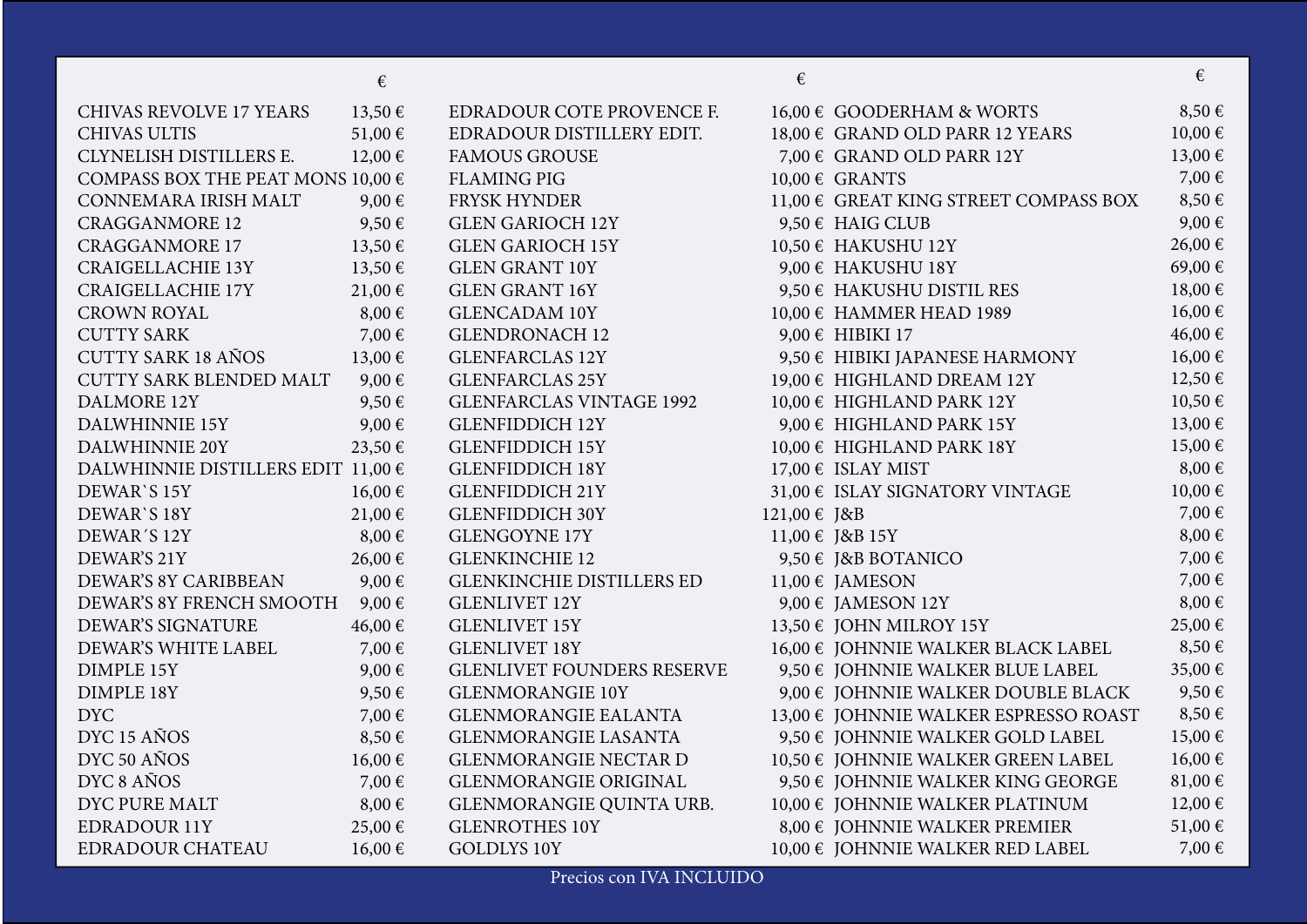|                                                   | $\epsilon$ |                                  | €           |                                  | €           |
|---------------------------------------------------|------------|----------------------------------|-------------|----------------------------------|-------------|
| JOHNNIE WALKER RUM CASK F.                        |            | 8,50 € MACKMYRA THE FIRST E.     | 13,50€      | SPEYBURN 10Y                     | 9,00€       |
| JOHNNIE WALKER SWEET PEAT                         |            | 26,00 € MC CARTHYS               | 11,00€      | SPEYBURN 25Y                     | 31,00€      |
| JOHNNIE WALKER SWING RVE                          |            | $11,00 \in$ MEKHONG              | $8,00 \in$  | SPRINGBANK 10Y                   | 9,50€       |
| JURA 16Y                                          |            | 9,50 € MILFORD 10Y               | $10,00 \in$ | SPRINGBANK 12Y                   | $11,00 \in$ |
| JURA 18Y                                          |            | 12,00 € MILLSTONE STONE MALT     | 11,50€      | SULLIVAN'S COVE PORT CASK        | 18,00€      |
| <b>JURA ORIGIN 10Y</b>                            |            | 8,00 € MONKEY SHOULDER           | $8,00 \in$  | TALISKER 10Y                     | 9,00€       |
| <b>JURA SUPERSTITION</b>                          |            | 9,00 € NIKKA BLENDED             | $14,00 \in$ | TALISKER 25Y                     | 36,00€      |
| <b>KARUIZAWA 15Y</b>                              |            | $401,00 \in$ NIKKA DAYS          | $11,00 \in$ | TALISKER 30Y                     | 51,00€      |
| KNOCKANDO 12Y                                     |            | 9,00 € NIKKA FROM BARREL         | $14,00 \in$ | TALISKER DISTILLERS ED           | 13,50€      |
| KNOCKANDO 21Y                                     |            | 13,00 € NIKKA MIYAGIKYO          | $16,00 \in$ | <b>TAMDHU</b>                    | 9,00€       |
| <b>LAGAVULIN 16</b>                               |            | 12,00 € NIKKA PURE MALT          | 14,50€      | <b>TCHAY</b>                     | 7,50€       |
| <b>LAGAVULIN 1995</b>                             |            | 19,50 € NIKKA YOICHI 12Y         | 21,00€      | TEACHER'S                        | 7,00€       |
| <b>LAMBERTUS</b>                                  |            | 8,50 € NIKKA YOICHI 15Y          | 23,50€      | THE BALVENIE 12                  | $11,00 \in$ |
| <b>LAMBERTUS 10Y</b>                              |            | 10,50 € NOMAD                    | $9,50 \in$  | THE BALVENIE 15                  | 13,00 €     |
| <b>LAPHROAIG 10Y</b>                              |            | 9,50 € OBAN 14Y                  | 11,00€      | THE BELGIAN OWL                  | $14,50 \in$ |
| <b>LAPHROAIG 18Y</b>                              |            | 21,00 € OBAN DISTILLERS EDITION  | 16,00€      | THE ENGLISH CHAPTER 3            | 7,00€       |
| LAPHROAIG QUARTER CASK                            |            | 9,00 € OLD OVERHOLT 4Y           | $9,00 \in$  | THE SIX ISLES                    | 9,00€       |
| <b>LAPHROAIG SELECT</b>                           |            | 8,00 € OLD POTRERO               | $14,00 \in$ | <b>TOBERMORY 10Y</b>             | 9,50€       |
| <b>LARK SINGLE MALT</b>                           |            | 11,00 € P&M PURE MALT            | $12,00 \in$ | <b>TOKINOKA</b>                  | $14,00 \in$ |
| LEDAIG 10Y                                        |            | 10,00 € PASSPORT SCOTCH          | 7,00€       | <b>TOMATIN 12Y</b>               | 9,00€       |
| LITTLEMILL 12Y                                    |            | 9,00 € PENDERYN PEATED           | $11,00 \in$ | <b>TOMATIN 18Y</b>               | 13,50 €     |
| MACALLAN 12Y DOUBLE CASK                          |            | 13,00 € PENDERYN SHERRY WOOD     | 10,00€      | TULLAMORE DEW                    | 7,00€       |
| MACALLAN 12Y FINE OAK                             |            | 13,00 € PORT CHARLOTTE PC9       | $16,00 \in$ | <b>UBERACH 42.2% SINGLE MALT</b> | $10,00 \in$ |
| MACALLAN 12Y TRIPLE CASK                          |            | 13,00 € POWERS GOLD LABEL        | $11,00 \in$ | <b>UBERACH 43.8% SINGLE MALT</b> | $10,00 \in$ |
| MACALLAN 15Y                                      |            | 18,00 € PROVENANCE 11            | 13,00€      | WHYTE & MACKAY 19Y               | $12,00 \in$ |
| MACALLAN 20Y ALB. WATSON 5.000,00 € PROVENANCE 13 |            |                                  | 13,00€      | WILLIAM LAWSON'S                 | 7,00 €      |
| MACALLAN <sub>25Y</sub>                           |            | 500,00 € REFRESCO BOTELLA WHISKY | $0,00 \in$  | <b>WISER DELUXE</b>              | 9,00€       |
| <b>MACALLAN 30Y</b>                               |            | 850,00 € REISETBAVER 12Y         | 22,00€      | YAMAZAKI 12Y                     | 26,00€      |
| <b>MACALLAN AMBER</b>                             |            | 36,00 € ROE&CO                   | $8,00 \in$  | YAMAZAKI 18Y                     | 61,00 €     |
| <b>MACALLAN NIGHT</b>                             |            | 18,00 € ROYAL BRACKLA 12Y        | 9,50€       | YAMAZAKI DISTILLERS RVE          | 35,50€      |
| <b>MACALLAN RARE CASK</b>                         |            | 51,00 € ROYAL BRACKLA 21Y        | 31,00€      |                                  |             |
| MACALLAN REFLEXION                                |            | 211,00 € ROYAL LOCHNAGAR 12Y     | $10,00 \in$ |                                  |             |
| <b>MACALLAN RUBY</b>                              |            | 51,00 € SCAPA 16Y                | $12,00 \in$ |                                  |             |
| <b>MACALLAN SIENNA</b>                            |            | 21,00 € SLYRS SINGLE MALT        | 13,50€      |                                  |             |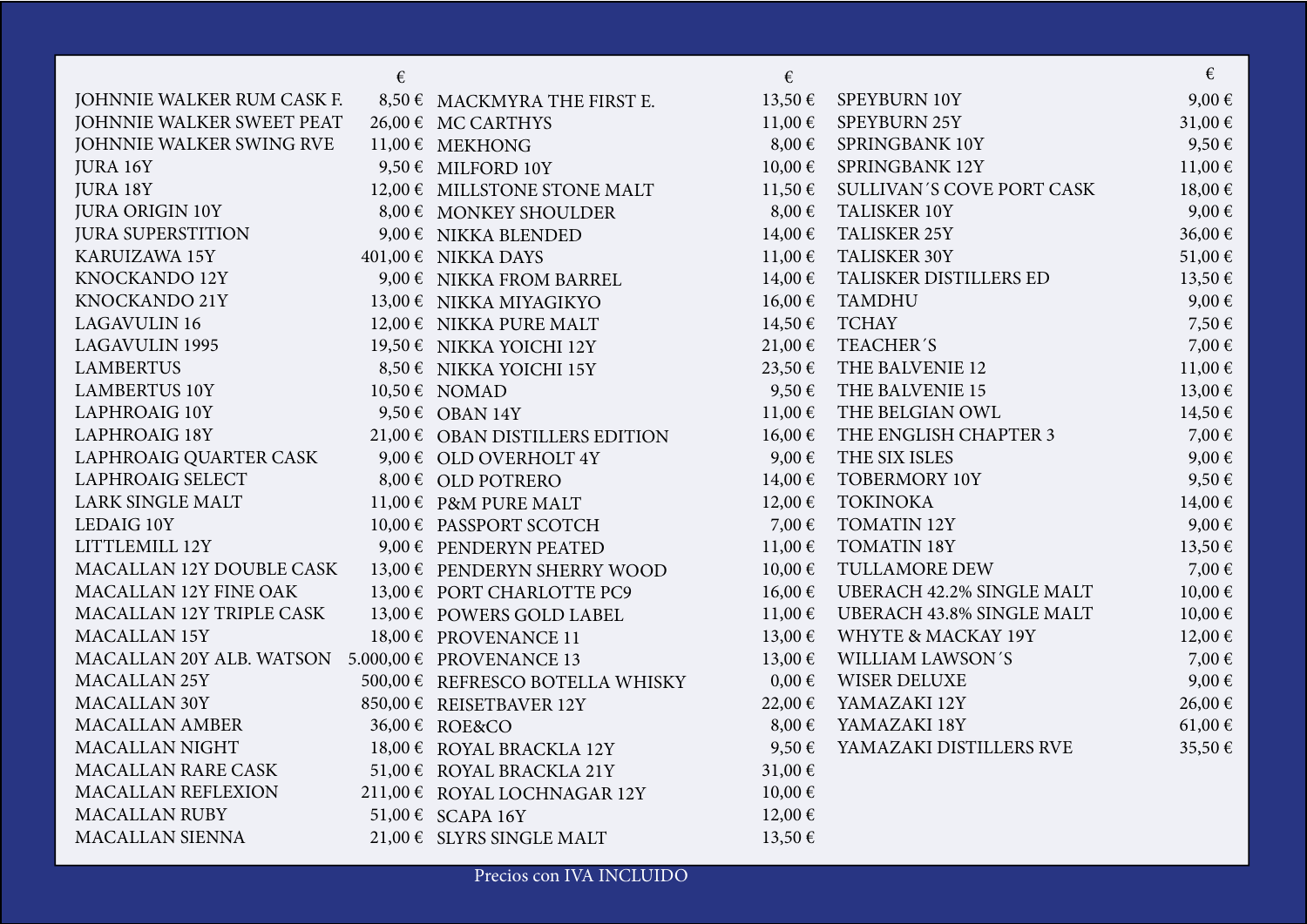| <b>GINEBRAS</b>                | $\epsilon$  |                               | € |                                | €           |
|--------------------------------|-------------|-------------------------------|---|--------------------------------|-------------|
|                                |             | <b>BEEFEATER PINK</b>         |   | 8,00 € BRALTAR SPANISH         | 9,00€       |
| 12 BRIDGES                     | 13,00€      | <b>BELGRAVIA</b>              |   | 7,00 € BRECON                  | 8,50€       |
| 12-11 AURUM                    | $15,00 \in$ | BELLRINGER LONDON DRY         |   | 8,50 € BROCKMANS               | 8,50€       |
| 12-11 GIN                      | $8,50 \in$  | <b>BERKELEY SQUARE</b>        |   | 14,50 € BROKER'S               | $8,00 \in$  |
| 1890 EXOTIC                    | $8,50 \in$  | <b>BIMGIN</b>                 |   | 8,00 € BROOKLYN GIN            | $13,00 \in$ |
| 1895 LONDON DRY GIN            | $8,00 \in$  | <b>BLACK DEATH LONDON</b>     |   | 7,00 € BRUNI COLLINS           | 9,50€       |
| 209 GIN                        | $10,00 \in$ | BLACKWOOD'S 60°               |   | 9,50 € BULLDOG                 | 9,00€       |
| <b>5 TH CITRICS</b>            | $8,50 \in$  | <b>BLACKWOOD'S VINTAGE</b>    |   | 8,50 € BURDON GIN HIERBABUENA  | 7,00€       |
| <b>5 TH FLORAL</b>             | $8,50 \in$  | <b>BLOOM</b>                  |   | $10,00 \in$ BURDONS            | 7,00€       |
| <b>5 TH RED FRUIST</b>         | $8,50 \in$  | <b>BLUE VINTAGE</b>           |   | 14,50 € BURDONS 1L             | 7,00€       |
| <b>6 OCLOCK</b>                | $10,00 \in$ | <b>BLUECOAT</b>               |   | 10,00 € CABUGIN                | $8,00 \in$  |
| <b>6TH SENSE</b>               | $8,00 \in$  | <b>BLUWER</b>                 |   | $8,00 \in$ CANNA GIN           | 8,50€       |
| 7D ESSENTIAL                   | 9,50€       | <b>BOBBYS DRY GIN</b>         |   | 8,00 € CAORUNN                 | 9,50€       |
| <b>AMPERSAND</b>               | 7,00€       | <b>BOBBYS JENEVER</b>         |   | $8,00 \in$ CAP ROCK            | 15,00 €     |
| AMPERSAND ARANDANOS            | 7,00€       | <b>BOE</b>                    |   | $10,00 \in$ CAPTAINS           | 7,00€       |
| AMPERSAND MELON                | 7,00€       | <b>BOLS JENEVER</b>           |   | $8,00 \in$ CASTLE              | $12,00 \in$ |
| <b>AMPERSAND ROSA</b>          | 7,00 €      | <b>BOLS JONGE</b>             |   | 8,00 € CITADELLE               | 9,50€       |
| ANNA GIN PREMIUM               | $9,50 \in$  | <b>BOLS SLOE</b>              |   | 7,00 € CITADELLE RESERVE       | 10,50€      |
| <b>ARCTIC VELVET</b>           | 10,00€      | <b>BOLS VIEUX</b>             |   | 8,00 € CITY OF LONDON          | $8,50 \in$  |
| <b>ARPON</b>                   | 7,00€       | <b>BOMBAY BRAMBLE</b>         |   | 8,50 € CLAERYN                 | 7,50€       |
| <b>AVIATION</b>                | $10,00 \in$ | <b>BOMBAY DRY</b>             |   | 7,00 € COLD STREAM             | 7,00€       |
| <b>BAFFERTS</b>                | 14,50€      | <b>BOMBAY LAVERSTOKE MILL</b> |   | 41,00 € COLOMBIAN PREMIUM      | 9,50€       |
| <b>BAFFERTS MINT</b>           | 14,50€      | <b>BOMBAY SAPPHIRE</b>        |   | 8,00 € COLORS                  | $8,00 \in$  |
| <b>BALLAST POINT OLD GROVE</b> | $16,00 \in$ | <b>BOMBAY SAPPHIRE 20CL</b>   |   | 29,00 € COOL GIN               | 8,50€       |
| <b>BALLIX GIN</b>              | $8,00 \in$  | <b>BOMBAY STAR</b>            |   | 9,00 € COPPERHEAD GIFT BOX     | $11,00 \in$ |
| <b>BARBERS</b>                 | 7,50€       | <b>BOODLES LONDON DRY GIN</b> |   | 15,00 € CORENWYN               | 8,50€       |
| <b>BAYSWATER</b>               | $8,00 \in$  | <b>BOOTZ</b>                  |   | 9,00 € CORK DRY GIN            | 8,50€       |
| <b>BEDROCK</b>                 | 9,00€       | <b>BOSFORD ROSE</b>           |   | 7,00 € CUBICAL                 | $8,00 \in$  |
| <b>BEEFEATER</b>               | 7,00 €      | <b>BOTANIC KISS</b>           |   | $8,00 \in D'AZAHAR$            | 9,00€       |
| <b>BEEFEATER 24</b>            | $8,00 \in$  | <b>BOTHNIA BAY</b>            |   | 9,50 € DARNLEY'S GIN           | 10,50€      |
| BEEFEATER BURROUGH             | 13,00€      | <b>BOWTIE GIN</b>             |   | $6,00 \in$ DIPLOME GIN         | 9,50€       |
| BEEFEATER CROWN JEWEL          | 26,00€      | <b>BOXER GIN</b>              |   | 9,00 $\epsilon$ DRAGONS FLORAL | 9,50€       |
| <b>BEEFEATER LIGHT</b>         | 7,00€       | <b>BR ESSENTIAL</b>           |   | 9,00 € EDGERTON ORIGINAL PINK  | $10,00 \in$ |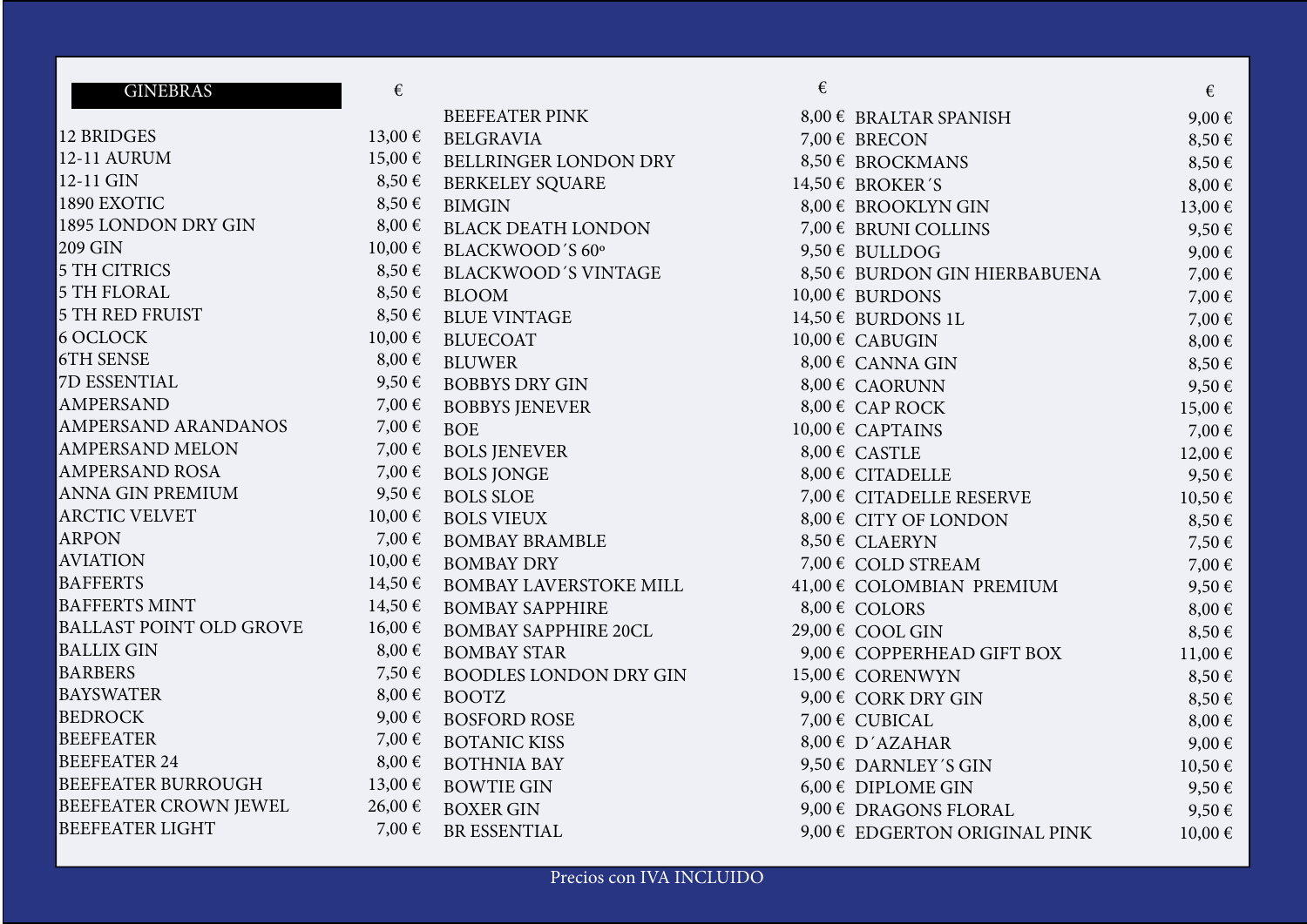|                               |            |                                | €           |                               | €           |
|-------------------------------|------------|--------------------------------|-------------|-------------------------------|-------------|
| <b>ELDERFLOWER</b>            |            | 11,00 € GREENALLS              | 7,00€       | <b>JUNIPER GREEN</b>          | 9,00€       |
| <b>ELEPHANT GIN</b>           | $9,50 \in$ | <b>GREENALLS WILD BERRY</b>    | 7,50€       | <b>JUNIPERO</b>               | $10,00 \in$ |
| <b>ENTROPIA GINSENG</b>       |            | $8,00 \in$ GREY LOCK           | 14,50€      | K <sub>25</sub>               | 10,50€      |
| <b>EXAKT GIN</b>              |            | 8,00 € GVINE FLORAISON         | $9,00 \in$  | <b>KENSINGTON</b>             | $8,00 \in$  |
| <b>FAHRENHEIT</b>             |            | 9,50 € GVINE JUNE              | $8,50 \in$  | KETEL 1 JENEVER GIN           | 7,00€       |
| FIFTY POUNDS                  |            | 9,00 $\epsilon$ GVINE NOUAISON | 11,50€      | <b>KINROSS GIN</b>            | 7,00€       |
| <b>FILLERS</b>                |            | 9,50 $\epsilon$ HASWELL        | 9,50€       | <b>KINROSS PINK</b>           | 7,00€       |
| <b>FINSBURY</b>               |            | 7,00 € HAYMANS DRY GIN         | 10,50€      | <b>KRAHN</b>                  | 13,50 €     |
| FINSBURY PLATINUM             |            | 8,00 € HAYMANS OLD TOM GIN     | $8,50 \in$  | L 1741 STRAWBERRY             | 9,00€       |
| FOXDENTON LONDON DRY GIN      |            | 9,00 € HAYMANS SLOE GIN        | $8,50 \in$  | LA BOTA 81                    | 16,00€      |
| $G-10$ $GIN$                  |            | 8,50 € HEATHER GIN             | 11,00€      | <b>LARIOS</b>                 | 7,00€       |
| G&CIR                         |            | 8,00 € HENDRICKS               | $9,00 \in$  | <b>LARIOS 12</b>              | 7,50€       |
| <b>GABRIEL BOUDIER SLOE</b>   |            | 9,00 € HENDRICKS LUNAR         | $9,00 \in$  | <b>LARIOS 150 ANIVERSARIO</b> | 9,00€       |
| <b>GENEVIEVE GENEVE</b>       |            | 15,00 € HENDRICKS MIDSUMMER    | $9,00 \in$  | <b>LARIOS CITRUS</b>          | 7,00€       |
| <b>GERANIUM</b>               |            | 10,00 € HENDRICKS ORBIUM       | $10,00 \in$ | <b>LARIOS ROSE GIN</b>        | $8,00 \in$  |
| <b>GET BACK BLUE GIN</b>      |            | $8,00 \in$ HENRY'S             | $8,00 \in$  | LARKS TASMANIAN               | 8,50€       |
| <b>GET BACK PINK GIN</b>      |            | 8,50 € HIRAM WALKERS           | $9,00 \in$  | LARRYS                        | 9,00€       |
| <b>GIBSON</b>                 |            | 8,50 € HOOGHOUDT DUBBELE       | 7,00 €      | LE TRIBUTE GIN                | 9,00€       |
| GILBEY'S                      |            | 8,00 € HOPPE JONGE GENEVER     | $9,50 \in$  | LEOPOLD'S                     | $10,00 \in$ |
| <b>GILT GIN</b>               | 13,00€     | <b>HORSE GUARD</b>             | 7,00€       | <b>LEVEL GIN</b>              | 10,50€      |
| <b>GIN MARE</b>               |            | 9,50 $\epsilon$ HOXTON GIN     | 9,50€       | LLAMAME DEMONIO               | $8,00 \in$  |
| <b>GIN MARE CAPRI</b>         |            | 10,00 € ICEBERG                | $10,00 \in$ | LONDON 40                     | $8,00 \in$  |
| <b>GIN SEA</b>                |            | $8,50 \in$ IMAGIN              | $8,50 \in$  | LONDON HILL                   | 7,00€       |
| <b>GIN SER DEL SUR</b>        |            | 7,00 € INFINITY BLUE GIN       | 7,50€       | LONDON Nº0                    | 10,00€      |
| <b>GINBERY'S</b>              |            | 7,00 € INVERGORDON ORGANIC GIN | $10,00 \in$ | LONDON Nº1                    | 8,50€       |
| <b>GINIAL</b>                 |            | 7,50 € ISFJOR'S                | 10,50€      | LONDON Nº3                    | 8,50€       |
| <b>GINIAL ROSE</b>            | 7,50 € ISH |                                | 10,00€      | <b>LONDON SILK</b>            | 9,00€       |
| GIRÓ                          | 7,00 €     | <b>JELINEK</b>                 | $8,00 \in$  | <b>LUBUSKI</b>                | $8,00 \in$  |
| GOA                           | 10,50€     | <b>JENSEN'S</b>                | 10,00€      | MACARRONESIAN GIN             | 9,00€       |
| <b>GOBLET</b>                 |            | $8,00 \in$ JINZU               | $9,00 \in$  | <b>MAGELLAN</b>               | 9,50€       |
| GOLD 999.9                    |            | $10,00 \in$ JODHPUR            | $9,00 \in$  | MALFY GIN ARANCIA             | $8,00 \in$  |
| <b>GORDONS</b>                |            | 7,00 € JODHPUR RESERVE         | $11,00 \in$ | MALFY GIN LIMONE              | $8,00 \in$  |
| <b>GORDONS CRISP CUCUMBER</b> |            | 7,00 € JOSEPHINE               | 14,00€      | MALFY GIN ORIGINAL            | $8,00 \in$  |
| <b>GORDONS SLOE GIN</b>       |            | 9,50 € JUDGES LONDON DRY       | $8,50 \in$  | MALFY GIN POMELO ROSA         | $8,00 \in$  |

Precios con IVA INCLUIDO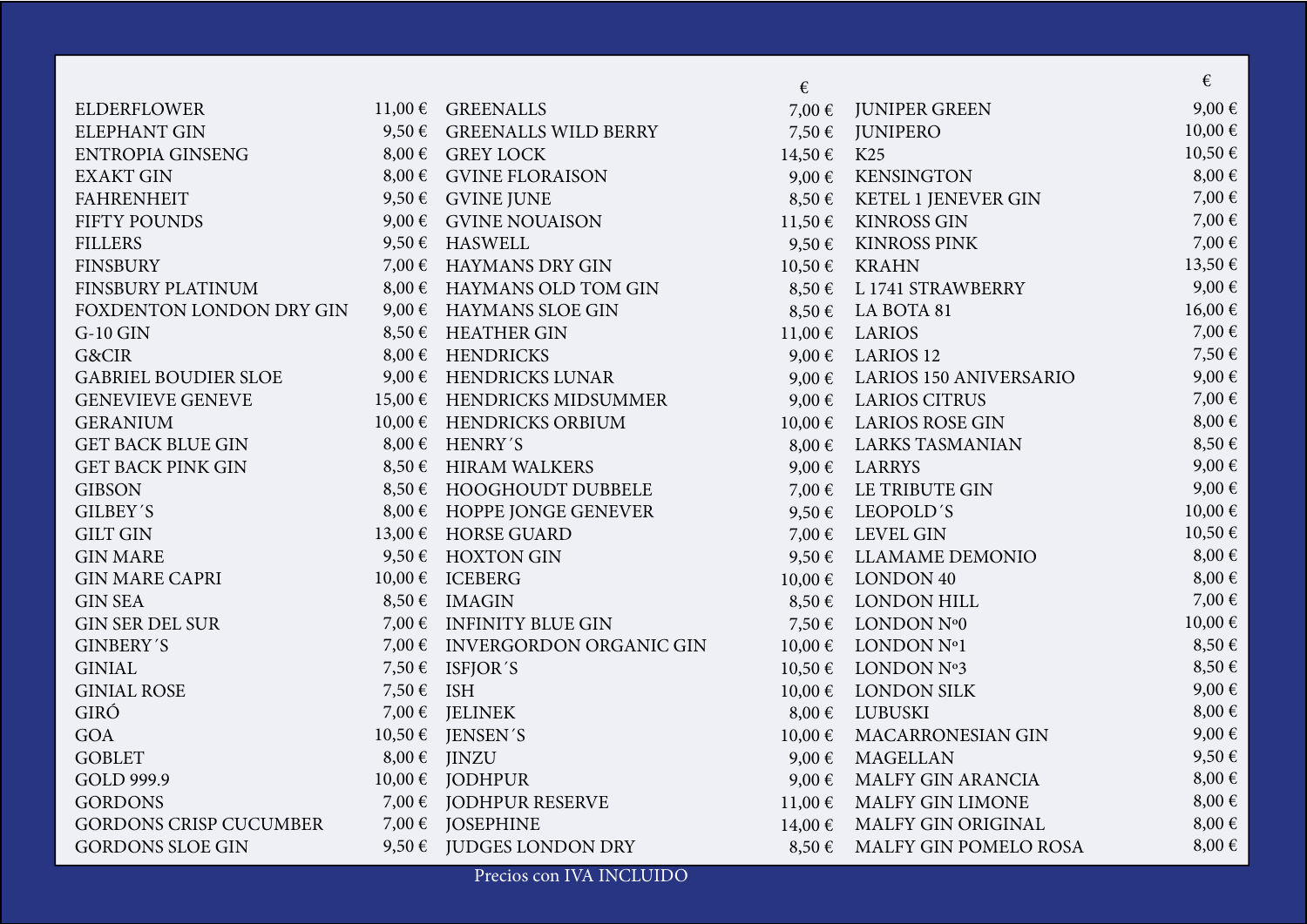|                             | €         |                                       | €           |                            | €           |
|-----------------------------|-----------|---------------------------------------|-------------|----------------------------|-------------|
| <b>MARIANNA GIN</b>         |           | 9,50 $\epsilon$ OXLEY                 | $11,00 \in$ | <b>SEAGRAMS GIN</b>        | 7,00€       |
| <b>MARSH GIN</b>            |           | 8,50 € PALMER'S PREMIUM               | $8,50 \in$  | <b>SHIPPER</b>             | 7,00€       |
| <b>MARTIN MILLERS</b>       |           | 9,50 € PINK 47                        | 10,50€      | <b>SIKKIM BILBERRY</b>     | 9,50€       |
| MARTIN MILLERS SUMMER ROSE. |           | $0,00 \in$ PINNACLE GIN               | 13,50€      | <b>SIKKIM FRAISE</b>       | 9,50€       |
| MARTIN MILLERS WESTBOURME   |           | 12,50 € PITMAN GIN                    | $8,00 \in$  | <b>SIKKIM PRIVEE</b>       | 9,50€       |
| MASCARO <sub>9</sub>        |           | 8,50 € PLATU LONDON GIN DRY           | $9,00 \in$  | <b>SIPSMITH</b>            | 12,50€      |
| <b>MASTERS</b>              |           | 7,00 € PLYMOUTH ENGLISH GIN           | $8,00 \in$  | <b>SLOANES PREMIUM DRY</b> | 9,50€       |
| MASTERS GREEN APPLE         |           | 7,00 € PLYMOUTH SLOE                  | $8,00 \in$  | <b>SORGIN</b>              | 9,00€       |
| <b>MASTERS PINK</b>         |           | 7,00 € PORTOBELLO ROAD GIN            | 9,50€       | <b>SORGIN RVA</b>          | 10,00€      |
| <b>MATAKAS DRY</b>          |           | 9,00 $\epsilon$ POTTERS               | $9,00 \in$  | <b>SOUTH</b>               | 9,50€       |
| <b>MATAKAS FRUTOS ROJOS</b> |           | 9,00 € PUERTO DE INDIAS BLACK EDITION | $8,00 \in$  | <b>SQUADRON GIN</b>        | 7,00€       |
| <b>MATAKAS ORANGE</b>       |           | 9,00 € PUERTO DE INDIAS BLACKBERRY    | $8,00 \in$  | <b>SR STUART</b>           | $8,00 \in$  |
| <b>MAYFAIR GIN</b>          |           | 8,00 € PUERTO DE INDIAS BLUE CLASSIC  | $8,50 \in$  | <b>STEED</b>               | 10,00€      |
| <b>MG</b>                   |           | 7,00 € PUERTO DE INDIAS GUADALQUIVIR  | $8,00 \in$  | <b>SUAU LONDON DRY</b>     | $8,50 \in$  |
| <b>MODERNESSIA</b>          |           | 8,50 € PUERTO DE INDIAS STRAWBERRY    | $8,00 \in$  | <b>SUPERIOR GIN PINK</b>   | 9,00€       |
| <b>MOM GIN</b>              | 9,00 € R8 |                                       | 8,50€       | SW4                        | $8,00 \in$  |
| <b>MOMBASA CLUB</b>         |           | 9,00 $\epsilon$ RAERENER TOPFERGEIST  | 10,50€      | SYSLAND TROPHY             | 7,00€       |
| MOMBASA CLUB COLONEL        |           | $10,00 \in$ RAFFLES                   | 8,50€       | TANN'S                     | 9,50€       |
| <b>MOMBASA FRESA</b>        |           | 8,50 € REFRESCO BOTELLA GINEBRA       | $0,00 \in$  | <b>TANQUERAY</b>           | 7,00 €      |
| <b>MONKEY 47</b>            |           | 11,00 € RHIZ GIN BLACK                | 7,50€       | TANQUERAY 0.0              | 7,00 €      |
| MONKEY 47 BARREL CUT        |           | $16,00 \in$ RHIZ GIN RED              | 7,50€       | TANQUERAY BLOOMSBURY       | 9,50€       |
| NIKKA COFFEY GIN            |           | 9,00 € RICHMOND                       | 9,50€       | TANQUERAY FLOR DE SEVILLA  | 9,50€       |
| <b>NORDES GIN</b>           |           | $8,00 \in$ RIGHT                      | $12,00 \in$ | TANQUERAY LOVAGE           | 10,00€      |
| <b>OBSESSION PURPLE</b>     |           | 9,00 $\epsilon$ RIVES                 | 7,00€       | TANQUERAY MALACCA          | 19,00€      |
| <b>OCEAN GIN</b>            |           | 9,50 € RIVES 1880                     | 7,50€       | TANQUERAY OLD TOM          | $10,00 \in$ |
| <b>OLD ENGLISH</b>          |           | 9,00 $\epsilon$ RIVES EXOTICA         | $8,00 \in$  | TANQUERAY RANGPUR          | 9,50€       |
| <b>OLD LADY'S</b>           |           | 7,00 € RIVES ORANGE                   | 7,00€       | TANQUERAY TEN              | 10,00€      |
| OLD LADY'S PREMIUM          |           | 8,50 € RIVES PINK                     | $8,00 \in$  | THE BITTER TRUTH PINK GIN  | 9,00€       |
| OLD OXFORD 1970             |           | 8,00 € RIVES SLOE                     | 7,00€       | THE DUKE GIN               | 10,00€      |
| OLD RAJ BLUE                |           | 8,00 € RIVES SPECIAL                  | $8,00 \in$  | VAN GOGH GIN               | 9,50€       |
| OLD RAJ RED                 |           | 8,00 € ROKU SELECT EDITION            | 7,00€       | <b>VILLA ASCENTI</b>       | 9,00€       |
| OLIFANT GRAANJENEVER        |           | 8,50 € RUTTE OUDE SIMO                | 8,50€       | <b>VOORTREKKER GIN</b>     | $8,00 \in$  |
| <b>ONE KEY</b>              |           | 15,00 € SACRED                        | 9,50€       | <b>WHITLEY NEILL</b>       | 9,50€       |
| OPIHR ORIENTAL SPICED       |           | $8,00 \in$ SANTAMANIA                 | 10,00€      | WILLIAM CHASE ELEGANT      | 10,00€      |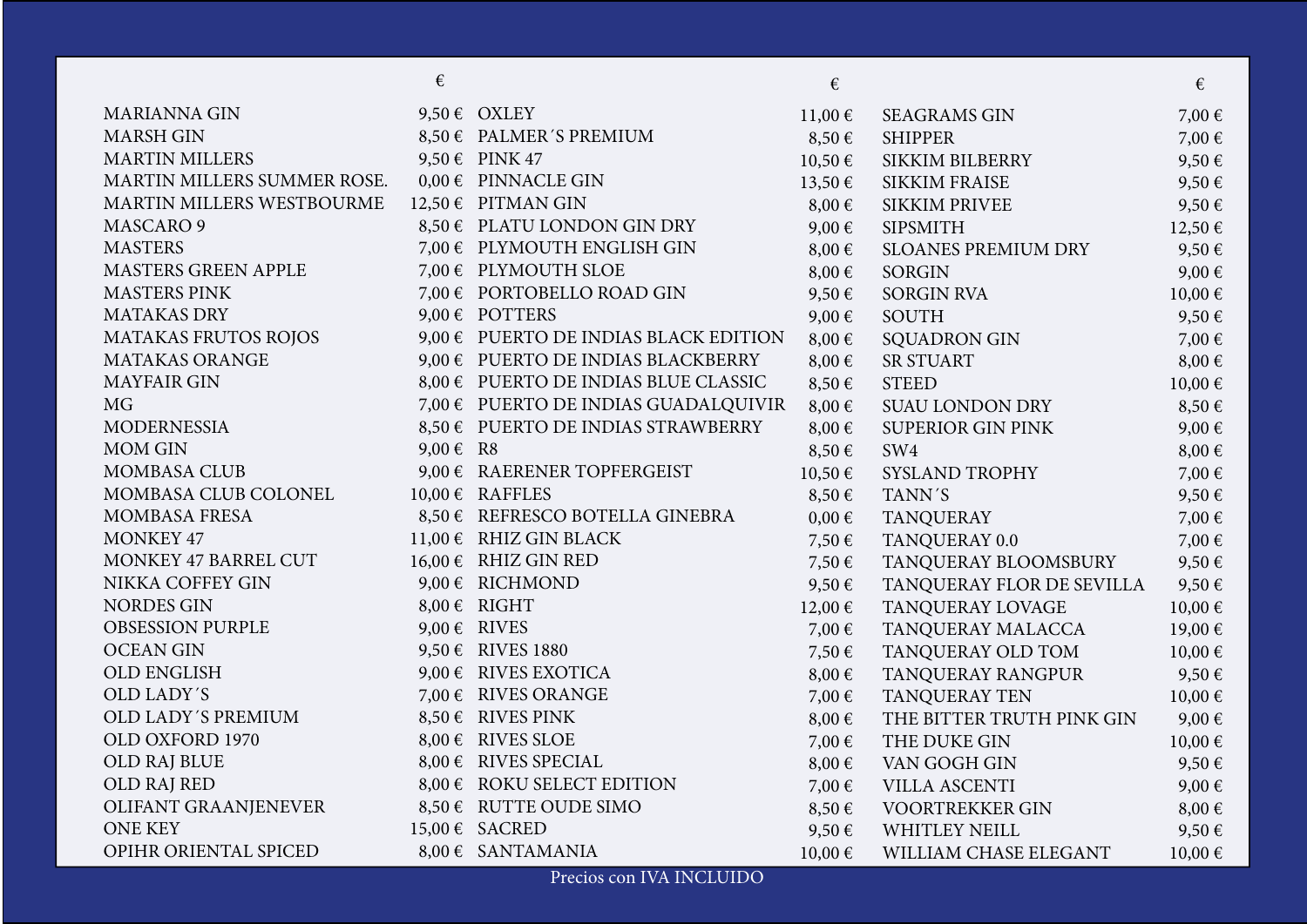## WILLIAM CHASE ORANGE SEVILLE WILLIAM PEEL WINT & LILA GIN WINT & LILA STRAWBERRY XORIGUER MAHON XORIGUER POMADA ZAYT GIN ZEPHYR BLACK ZEPHYR BLUE ZUIDAM ZUIDAM 1L ZUIDAM SINGLE BARREL

## TEQUILAS

| €          |                                                | €                 |                               | €      |
|------------|------------------------------------------------|-------------------|-------------------------------|--------|
| 13,50€     | PATRÓN XO CAFÉ                                 | 7,00€             | MOET CHANDON NECTAR           | 60,00  |
| 7,00 €     | <b>VIDA MEZCAL</b>                             | 8,00€             | MOET CHANDON NIR              | 120,00 |
| $8,00 \in$ |                                                |                   | PAUL DE THUNE BRUT PETIT      | 25,00  |
| $8,00 \in$ | <b>CHAMPAGNE / CAVA</b>                        | €                 | <b>REMY MARTIN VSOP</b>       | 100,00 |
| 8,50€      |                                                |                   | <b>ROGER GOULART</b>          | 18,00  |
| $8,00 \in$ | ANDRE GALLOIS DEMI SEC                         | 75,00 €           | VEUVE CLICQUOT BRUT           | 60,00  |
| $8,00 \in$ | ANNA CODORNIU BRUT ROSE                        | 18,00 €           | VEUVE CLICQUOT ROSÉ           | 60,00  |
| $8,50 \in$ | ANNA CODORNIU DULCE A.                         | 18,00 €           |                               |        |
| $9,50 \in$ | ARMAND DE BRIGNAC GOLD                         | 500,00€           |                               |        |
| 9,50€      | <b>AVIVA GOLD</b>                              | 20,00 €           | <b>CERVEZAS</b>               | €      |
| 9,50€      | <b>AVIVA PLATINUM</b>                          | 20,00 €           | CRUZCAMPO ESPECIAL            | 2,8    |
| 12,50 €    | <b>AYALA BRUT MAJEUR</b>                       | 50,00 €<br>4,50 € | CRUZCAMPO GRAN RVA            | 3,5    |
|            | BENJAMIN FREIXENET<br>BILLECART SALMON ROSE P. | 45,00 €           | <b>CRUZCAMPO RADLER</b>       | 2,8    |
|            | <b>BOIZEL</b>                                  | 54,00 €           | <b>CRUZCAMPO SIN 1/3</b>      | 2,8    |
| €          | <b>BON AVAL CAVA</b>                           | 20,00 €           | <b>CRUZCAMPO SIN GLUTEN</b>   | 2,8    |
|            | 12,00 € CASTELL D'ORDAL                        | 16,00 €           | <b>DESPERADOS</b>             | 3,0    |
|            | 7,00 € CASTELLBLANC BRUT                       | 20,00 €           | EL AGUILA 1900                | 3,5    |
|            | 15,00 € DELAMOTTE BRUT                         | 50,00 €           | EL AGUILA SIN FILTRAR         | 3,5    |
|            | 14,00 € DON PERIGNON VINTAGE                   | 360,00 €          | EL ALCAZAR                    | 3,0    |
|            | 20,00 € DON PERIGNON VINT. 2006                | 250,00 €          | <b>HEINEKEN</b>               | 3,0    |
|            | 35,00 € ELYSSIA GRAN CUVEE                     | 18,50€            | HEINEKEN 0,0                  | 3,0    |
|            | 8,50 € ELYSSIA PINOT NOIR ROSADO               | 18,00 €           | <b>ISLEÑA BLUE</b>            | 4,0    |
|            | 30,00 € GH MUMM                                | 45,00 €           | <b>LADRON DE MANZANAS 1/3</b> | 3,0    |
|            | 8,00 € GH MUMM ROSE                            | 80,00 €           | <b>SALITOS</b>                | 4,0    |
|            | 8,50 € JUVE Y CAMPS PINOT NOIR                 | 20,00 €           | TINTO DE VERANO               | 2,0    |
|            | 10,00 € LOUIS REODERER CRISTAL                 | 400,00€           |                               |        |
| 7,50€      | <b>MERCIER BRUT</b>                            | 80,00 €           |                               |        |
|            | 7,00 € MOET CHANDON BENJ.                      | 15,00 €           |                               |        |
| $6,00 \in$ | MOET CHANDON GOLD MAG.                         | 120,00 €          |                               |        |
|            | 6,00 € MOET CHANDON GR. V. 2004                | 120,00€           |                               |        |
|            | 12,00 € MOET CHANDON ICE IMP.                  | 75,00 €           |                               |        |
|            | 15,00 € MOET CHANDON IMPERIAL                  | 60,00 €           |                               |        |
|            | 10,00 € MOET CHANDON MAGNUM                    | 100,00€           |                               |        |
|            |                                                |                   |                               |        |

Precios con IVA INCLUIDO

| <b>MOET CHANDON NECTAR</b>    | 60,00 €  |
|-------------------------------|----------|
| <b>MOET CHANDON NIR</b>       | 120,00 € |
| PAUL DE THUNE BRUT PETIT      | 25,00 €  |
| <b>REMY MARTIN VSOP</b>       | 100,00€  |
| <b>ROGER GOULART</b>          | 18,00 €  |
| VEUVE CLICQUOT BRUT           | 60,00 €  |
| <b>VEUVE CLICQUOT ROSÉ</b>    | 60,00 €  |
|                               |          |
|                               |          |
| <b>CERVEZAS</b>               | €        |
| CRUZCAMPO ESPECIAL            | 2,80€    |
| <b>CRUZCAMPO GRAN RVA</b>     | 3,50€    |
| <b>CRUZCAMPO RADLER</b>       | 2,80€    |
| <b>CRUZCAMPO SIN 1/3</b>      | 2,80€    |
| <b>CRUZCAMPO SIN GLUTEN</b>   | 2,80€    |
| <b>DESPERADOS</b>             | 3,00€    |
| EL AGUILA 1900                | 3,50€    |
| EL AGUILA SIN FILTRAR         | 3,50€    |
| <b>EL ALCAZAR</b>             | 3,00€    |
| <b>HEINEKEN</b>               | 3,00€    |
| <b>HEINEKEN 0,0</b>           | 3,00€    |
| <b>ISLEÑA BLUE</b>            | 4,00€    |
| <b>LADRON DE MANZANAS 1/3</b> | 3,00€    |
| <b>SALITOS</b>                | 4,00€    |
| <b>TINTO DE VERANO</b>        | 2,00€    |
|                               |          |
|                               |          |
|                               |          |
|                               |          |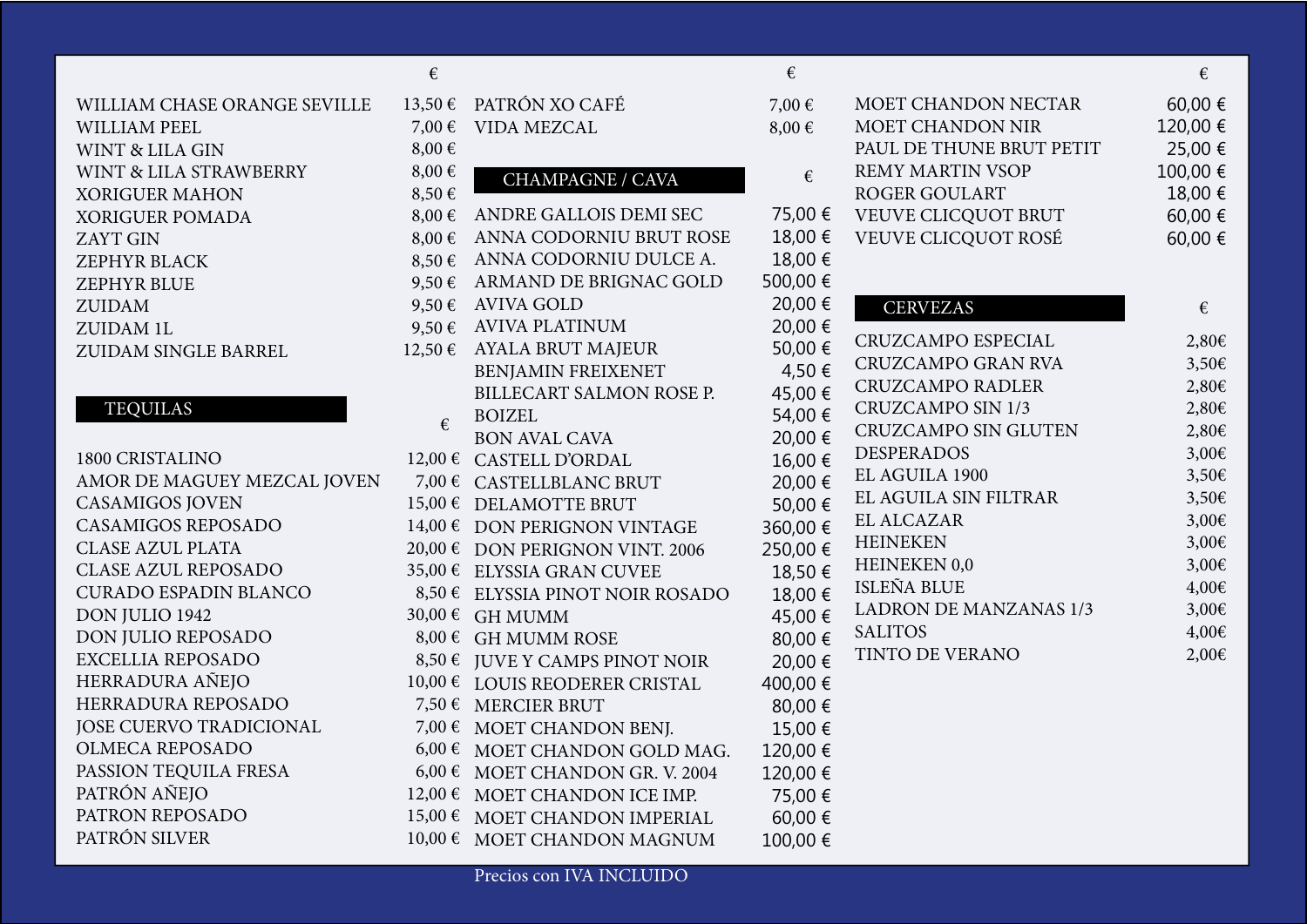|                                                      |                                                                                                                                                                                                                                                                                                         |                                                                                                   | €                                                                                                                                                                                                                                                                                                                     |
|------------------------------------------------------|---------------------------------------------------------------------------------------------------------------------------------------------------------------------------------------------------------------------------------------------------------------------------------------------------------|---------------------------------------------------------------------------------------------------|-----------------------------------------------------------------------------------------------------------------------------------------------------------------------------------------------------------------------------------------------------------------------------------------------------------------------|
| T. ROYAL BLISS ZERO                                  | 2,10€                                                                                                                                                                                                                                                                                                   | <b>JIM BEAM BLACK</b>                                                                             | $8,00 \in$                                                                                                                                                                                                                                                                                                            |
| THOMAS HENRY GINGER BEER                             | $2,50 \in$                                                                                                                                                                                                                                                                                              | JIM BEAM SIGNATURE CRAFT 6Y                                                                       | 14,00€                                                                                                                                                                                                                                                                                                                |
| TONICA 1724                                          | $3,00 \in$                                                                                                                                                                                                                                                                                              | <b>JIM BEAN SIGNATURE</b>                                                                         | $8,00 \in$                                                                                                                                                                                                                                                                                                            |
| TONICA FEVER TREE                                    | $2,50 \in$                                                                                                                                                                                                                                                                                              | <b>MAKER'S MARK</b>                                                                               | 9,00€                                                                                                                                                                                                                                                                                                                 |
| TONICA SCHWEPPES                                     | 2,10€                                                                                                                                                                                                                                                                                                   | OLE SMOKY MOONSHINE                                                                               | 7,50€                                                                                                                                                                                                                                                                                                                 |
| ZUMO MELOCOTON                                       | 2,00€                                                                                                                                                                                                                                                                                                   | SOUTHERN COMFORNT                                                                                 | 7,00€                                                                                                                                                                                                                                                                                                                 |
|                                                      | $2,00 \in$                                                                                                                                                                                                                                                                                              | THE ARRAN                                                                                         | $8,00 \in$                                                                                                                                                                                                                                                                                                            |
| <b>ZUMO PIÑA</b>                                     | $2,00 \in$                                                                                                                                                                                                                                                                                              | THE ARRAN 100                                                                                     | 15,00€                                                                                                                                                                                                                                                                                                                |
| <b>ZUMO TOMATE</b>                                   | $2,00 \in$                                                                                                                                                                                                                                                                                              | WILD TURKEY 101                                                                                   | 9,00€                                                                                                                                                                                                                                                                                                                 |
|                                                      |                                                                                                                                                                                                                                                                                                         | WILD TURKEY 101 8Y                                                                                | 12,00€                                                                                                                                                                                                                                                                                                                |
|                                                      |                                                                                                                                                                                                                                                                                                         | WILD TURKEY 81                                                                                    | 8,50€                                                                                                                                                                                                                                                                                                                 |
|                                                      |                                                                                                                                                                                                                                                                                                         | <b>WOODFORD RESERVE</b>                                                                           | 9,50€                                                                                                                                                                                                                                                                                                                 |
|                                                      |                                                                                                                                                                                                                                                                                                         |                                                                                                   |                                                                                                                                                                                                                                                                                                                       |
|                                                      | $9,00 \in$                                                                                                                                                                                                                                                                                              |                                                                                                   |                                                                                                                                                                                                                                                                                                                       |
|                                                      |                                                                                                                                                                                                                                                                                                         |                                                                                                   | €                                                                                                                                                                                                                                                                                                                     |
|                                                      |                                                                                                                                                                                                                                                                                                         |                                                                                                   |                                                                                                                                                                                                                                                                                                                       |
|                                                      |                                                                                                                                                                                                                                                                                                         |                                                                                                   | $1,50 \in$                                                                                                                                                                                                                                                                                                            |
|                                                      |                                                                                                                                                                                                                                                                                                         |                                                                                                   | $1,50 \in$                                                                                                                                                                                                                                                                                                            |
|                                                      | 12,00€                                                                                                                                                                                                                                                                                                  |                                                                                                   | $1,50 \in$                                                                                                                                                                                                                                                                                                            |
| $2,50 \in$ EVAN WILLIAMS WHITE                       | $9,00 \in$                                                                                                                                                                                                                                                                                              |                                                                                                   | $1,50 \in$                                                                                                                                                                                                                                                                                                            |
|                                                      | 7,00€                                                                                                                                                                                                                                                                                                   |                                                                                                   | 4,50€                                                                                                                                                                                                                                                                                                                 |
|                                                      | $11,00 \in$                                                                                                                                                                                                                                                                                             |                                                                                                   | $1,50 \in$                                                                                                                                                                                                                                                                                                            |
| 3,00 € FOUR ROSES SINGLE BARREL 50%                  | $11,00 \in$                                                                                                                                                                                                                                                                                             |                                                                                                   | $1,50 \in$                                                                                                                                                                                                                                                                                                            |
| 3,00 € FOUR ROSES SMALL BATCH                        | 7,00€                                                                                                                                                                                                                                                                                                   |                                                                                                   | $1,50 \in$                                                                                                                                                                                                                                                                                                            |
| 2,10 € HUDSON BABY BOURBON                           | 10,00€                                                                                                                                                                                                                                                                                                  |                                                                                                   | $2,00 \in$                                                                                                                                                                                                                                                                                                            |
| $2,10 \in$ JACK DANIEL'S                             | 7,50€                                                                                                                                                                                                                                                                                                   |                                                                                                   | $2,00 \in$                                                                                                                                                                                                                                                                                                            |
| 2,10 € JACK DANIEL'S GENTLEMAN                       | 11,00€                                                                                                                                                                                                                                                                                                  |                                                                                                   | $1,80 \in$                                                                                                                                                                                                                                                                                                            |
| 2,10 € JACK DANIEL'S GOLD MEDAL                      | 11,00€                                                                                                                                                                                                                                                                                                  |                                                                                                   | $1,50 \in$                                                                                                                                                                                                                                                                                                            |
| 2,10 € JACK DANIEL'S HONEY                           | 7,50€                                                                                                                                                                                                                                                                                                   |                                                                                                   | $1,50 \in$                                                                                                                                                                                                                                                                                                            |
|                                                      | 10,00€                                                                                                                                                                                                                                                                                                  |                                                                                                   | $1,60 \in$                                                                                                                                                                                                                                                                                                            |
| 2,10 € JACK DANIEL'S APPLE                           | 8,50€                                                                                                                                                                                                                                                                                                   |                                                                                                   | $1,20 \in$                                                                                                                                                                                                                                                                                                            |
| 2,10 € JACK DANIEL'S FIRE                            | $8,00 \in$                                                                                                                                                                                                                                                                                              |                                                                                                   |                                                                                                                                                                                                                                                                                                                       |
| 2,10 € JACK DANIEL'S N° 7                            | $8,00 \in$                                                                                                                                                                                                                                                                                              |                                                                                                   |                                                                                                                                                                                                                                                                                                                       |
| $2,10 \in$ JIM BEAM                                  | 7,00€                                                                                                                                                                                                                                                                                                   |                                                                                                   |                                                                                                                                                                                                                                                                                                                       |
| $1,00 \in$<br>$2,50 \in$<br>$2,50 \in$<br>$2,10 \in$ | $1,80 \in$<br>ZUMO NARANJA<br><b>BOURBON</b><br>2,10 € BLANTON'S SPECIAL RESERVE<br>2,10 € BUFFALO TRACE<br>$2,10 \in$ BULLEIT<br>2,10 € BULLEIT 10Y<br>$2,10 \in$ BULLEIT RYE<br>3,00 € EVAN WILLIAMS BLACK<br>2,10 € EVAN WILLIAMS VINTAGE<br>3,00 € FOUR ROSES<br>2,10 € JACK DANIEL'S SINGLE BARREL | €<br>€<br>10,50€<br>8,50€<br>11,00€<br>9,50€<br>$8,00 \in$<br>3.00 € FOUR ROSES SINGLE BARREL 43% | <b>CAFÉS E INFUSIONES</b><br>CAFÉ AMERICANO<br><b>CAFÉ BOMBON</b><br>CAFÉ C/LECHE<br>CAFÉ CORTADO<br>CAFÉ IRLANDÉS<br>CAFÉ MANCHADO<br>CAFÉ SOLO<br>CAFÉ SOLO CON HIELO<br><b>CAPUCCINO</b><br>CARAJILLO<br><b>COLA CAO</b><br>DESCAFEINADO DE MÁQUINA<br>DESCAFEINADO DE SOBRE<br><b>INFUSIONES</b><br>VASO DE LECHE |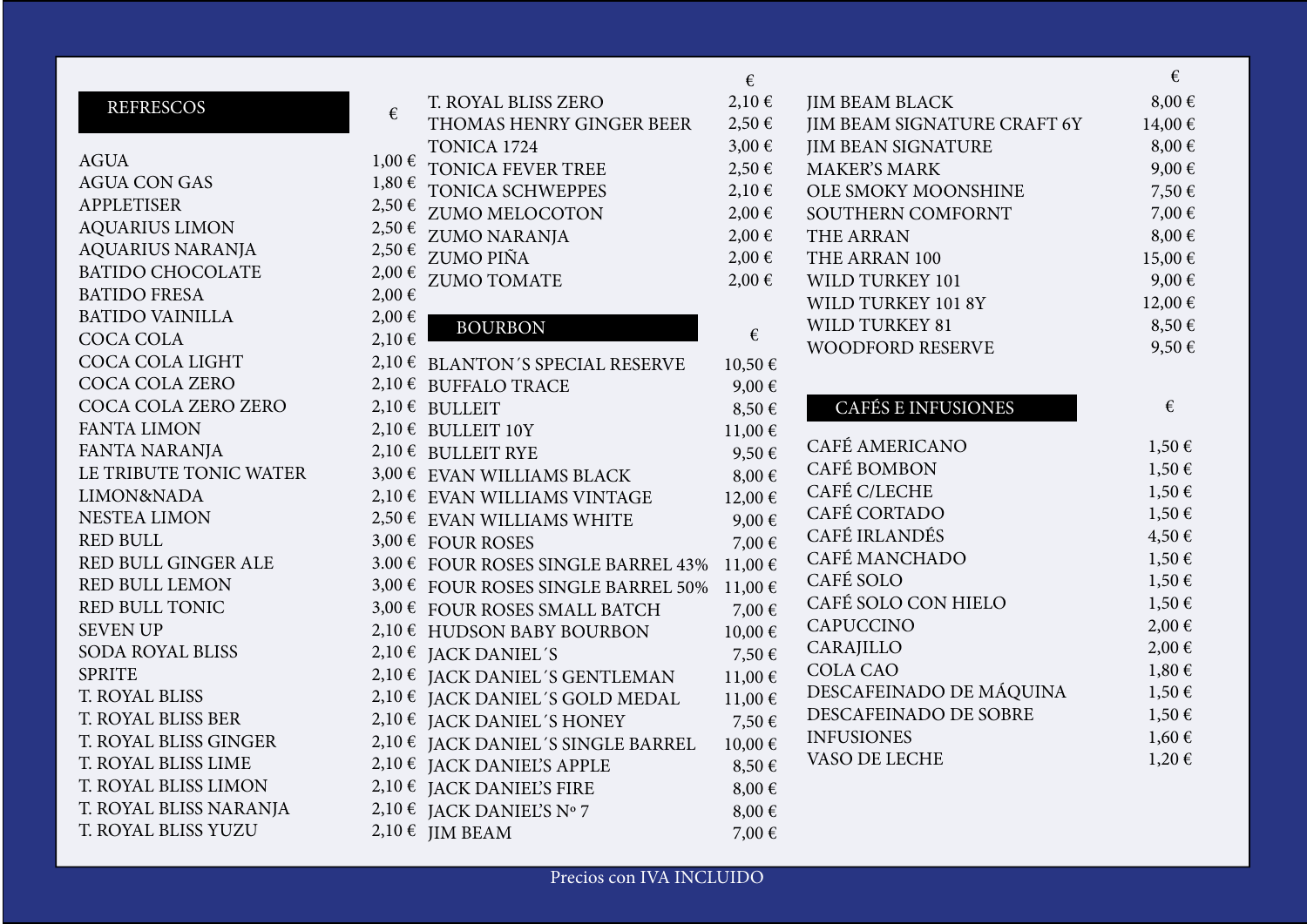| <b>LICORES</b>              | €          |                          | €          | CÓCTELES             | €          |
|-----------------------------|------------|--------------------------|------------|----------------------|------------|
|                             |            | <b>MIURA</b>             | $6,00 \in$ |                      |            |
| AMARETTO MALAVITA           | $6,00 \in$ | PACHARAN BAINES          | $6,00 \in$ | <b>BEACH CLUB</b>    | $8,00 \in$ |
| <b>ANIS ARENAS</b>          | 5,00€      | PACHARAN BAINES ORO      | $8,50 \in$ | <b>BLOODY MARY</b>   | 7,50€      |
| ANIS CASTELLANA             | $6,00 \in$ | PACHARAN ZOCO            | $6,00 \in$ | <b>BRAMBLE</b>       | 7,50€      |
| <b>APEROL</b>               | $6,00 \in$ | <b>PANIZO</b>            | $6,00 \in$ | <b>CAIPIRINHA</b>    | 7,00€      |
| <b>BAILEYS</b>              | $6,00 \in$ | <b>PASSOA</b>            | $6,00 \in$ | CAIPIRISSIMA         | 7,00€      |
| <b>BARCELO CREAM</b>        | $6,00 \in$ | PISCO BARSOL QUEBRANTA   | $8,00 \in$ | <b>CAIPIROSKA</b>    | 7,00€      |
| <b>BOLS APRICOT BRANDY</b>  | $6,00 \in$ | PONCHE CABALLERO         | $6,00 \in$ | <b>CARIBE</b>        | $8,00 \in$ |
| <b>BOLS BLUE CURACAO</b>    | $6,00 \in$ | PONCHE OSBORNE           | $6,00 \in$ | COPACABANA           | 7,00€      |
| <b>BOLS TRIPLE SEC</b>      | $6,00 \in$ | <b>RICARD PASTIS</b>     | $6,00 \in$ | COSMOPOLITAN         | 7,50€      |
| BRUJA BELLA AGUARDIENTE     | $6,00 \in$ | <b>RUAVIEJA CREMA</b>    | $6,00 \in$ | <b>DAIQUIRI</b>      | 7,00€      |
| BRUJA BELLA LICOR HIERBAS   | $6,00 \in$ | <b>RUAVIEJA HIERBAS</b>  | $6,00 \in$ | DE MORA 2.0          | 7,50€      |
| <b>CAMPARI</b>              | $6,00 \in$ | RUAVIEJA PACHARAN        | $6,00 \in$ | <b>DRY MARTINI</b>   | $8,00 \in$ |
| CASTELLANA CACAO            | $6,00 \in$ | <b>SHERIDANS</b>         | $6,00 \in$ | <b>EL BESO</b>       | 8,50€      |
| <b>CHERRY HEERING</b>       | $6,00 \in$ | <b>ST. GERMAIN</b>       | $6,00 \in$ | ESPRESSO MARTINI     | 7,50€      |
| DEMONIO DE LOS ANDES ACOL.  | $8,00 \in$ | TEICHENNE FLOR DE SAUCO  | $6,00 \in$ | <b>JUNE BUG</b>      | 7,00€      |
| DEMONIO ANDES QUEBRANTA     | $8,00 \in$ | THUNDER BITCH            | $6,00 \in$ | <b>LATIN LOVER</b>   | $8,00 \in$ |
| DISARONNO AMARETTO          | $6,00 \in$ | <b>TIA MARIA</b>         | $6,00 \in$ | LONG ISLAND ICE TEA  | $8,00 \in$ |
| <b>DOMAINE DE CANTON</b>    | $8,00 \in$ | VILLAMASSA LIMONCELLO    | $6,00 \in$ | MAI-TAI              | $8,00 \in$ |
| FERNET BRANCA               | $6,00 \in$ |                          |            | <b>MANHATTAN</b>     | 7,50€      |
| <b>FRANGELICO</b>           | $6,00 \in$ |                          |            | <b>MARGARITA</b>     | 7,00€      |
| <b>GALLIANO</b>             | $6,00 \in$ | LICORES SIN ALCOHOL      |            | <b>MOJITO</b>        | $8,00 \in$ |
| <b>GECKO VODKA CARAMELO</b> | $6,00 \in$ |                          | €          | MOJITO SIN           | 7,00€      |
| <b>JAGERMEISTER</b>         | $6,00 \in$ | <b>RIVES AMARETTO</b>    | 5,00€      | <b>MOSCOW MULE</b>   | $8,00 \in$ |
| LA EXTREMEÑA BELLOTA        | 5,00€      | <b>RIVES BLUE TROPIC</b> | 5,00€      | <b>NARANJITO</b>     | $8,00 \in$ |
| LICOR <sub>43</sub>         | $6,00 \in$ | <b>RIVES GRANADINA</b>   | 5,00€      | <b>NEGRONI</b>       | $8,00 \in$ |
| LICOR 43 OROCHATA           | $6,00 \in$ | <b>RIVES LIMA</b>        | 5,00€      | <b>OLD FASHIONED</b> | $9,00 \in$ |
| <b>LILLET</b>               | $6,00 \in$ | <b>RIVES MANZANA</b>     | 5,00€      | <b>PALOMA</b>        | $8,00 \in$ |
| LIMONCELLO DI CAPRI         | $6,00 \in$ | <b>RIVES MELOCOTON</b>   | 5,00€      | PASION ROJA          | $8,00 \in$ |
| <b>MALIBU</b>               | $6,00 \in$ | <b>RIVES MORA</b>        | 5,00€      | <b>PENICILINA</b>    | 10,00€     |
| MANGAROCA                   | $6,00 \in$ | <b>RIVES WATERMELON</b>  | 5,00€      | PERRO LOCO (SHOT)    | 7,50€      |
| MANGOCELLO                  | $6,00 \in$ |                          |            | PIÑA COLADA          | $8,00 \in$ |
| MARASCHINO MARCATI          | $6,00 \in$ |                          |            | PIÑA COLADA SIN      | 7,00€      |
| <b>MARIE BRIZARD</b>        | $6,00 \in$ |                          |            |                      |            |